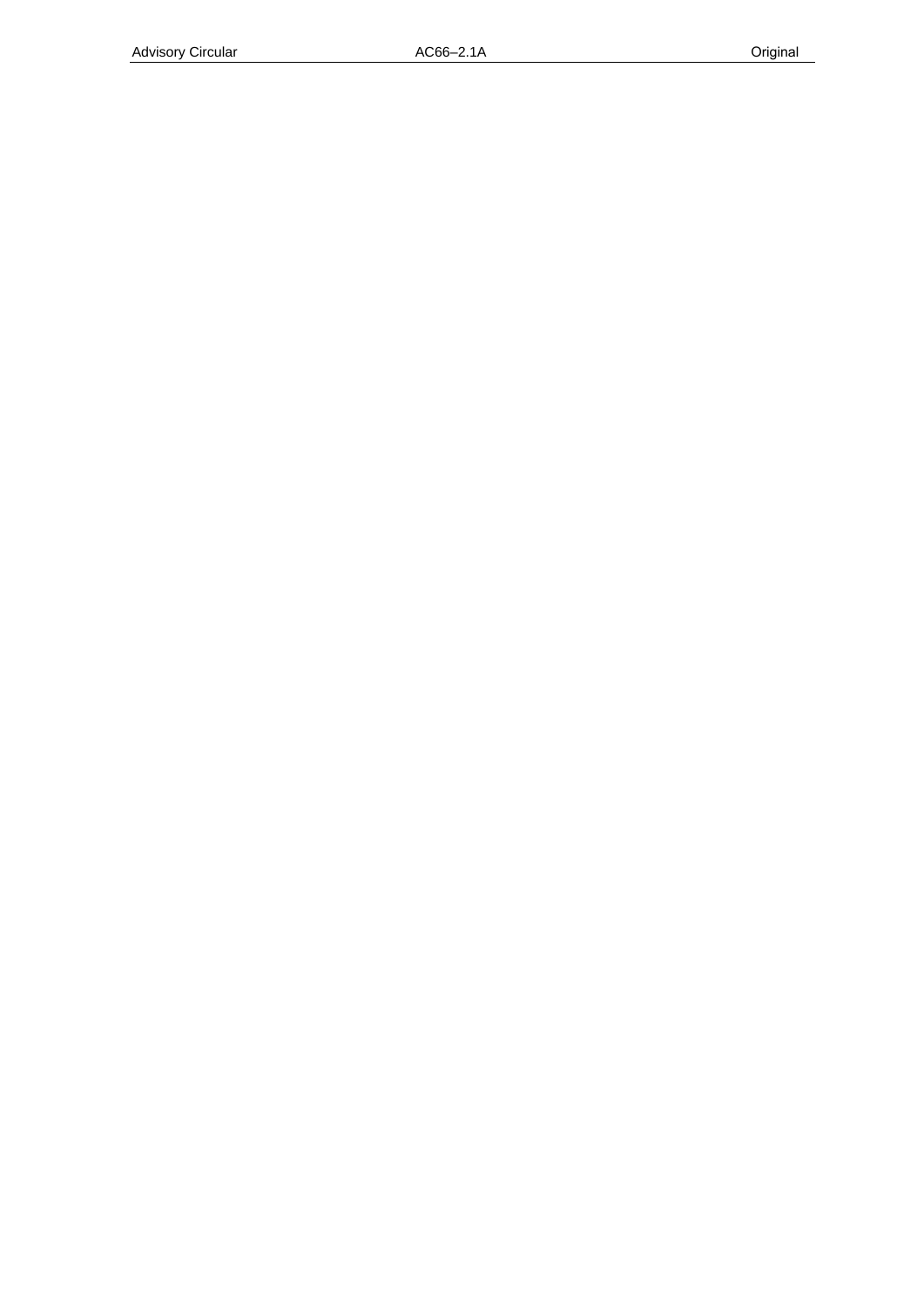# **Table of Contents**

|   | Syllabus: Subject 1A (Aeronautical Science - Mathematics & Physics)  7 |     |
|---|------------------------------------------------------------------------|-----|
| 1 | <b>Mathematics</b>                                                     |     |
| 2 | <b>Measurement</b>                                                     |     |
| 3 | <b>Matter</b>                                                          |     |
|   | 4 Atmosphere                                                           |     |
| 5 | <b>Mechanics</b>                                                       |     |
| 6 | <b>Kinetics</b>                                                        |     |
| 7 | <b>Dynamics</b>                                                        |     |
| 8 |                                                                        | -20 |
| 9 | <b>Optics</b>                                                          |     |
|   |                                                                        |     |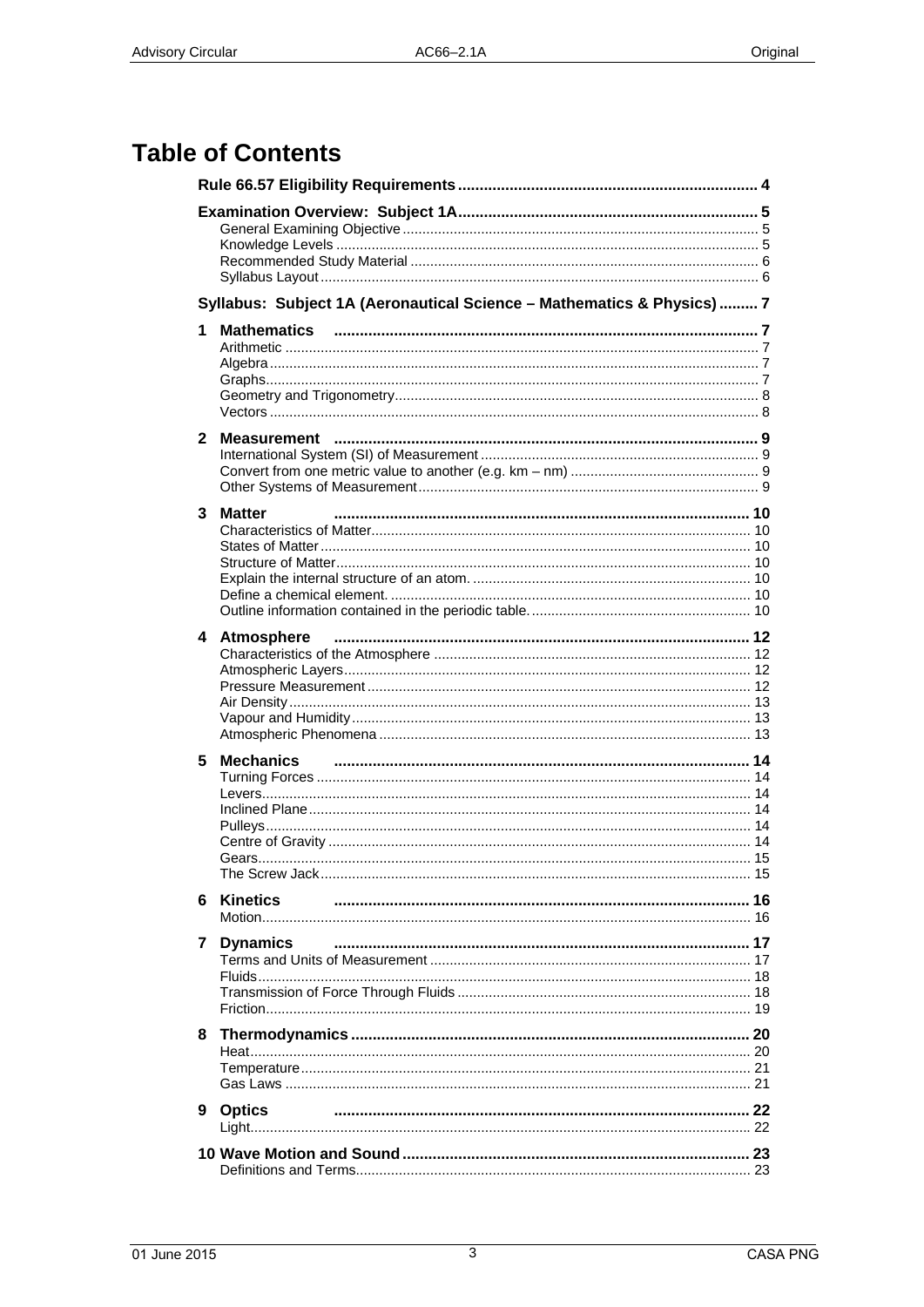## <span id="page-3-0"></span>**Rule 66.57 Eligibility Requirements**

Rule  $66.57(a)(2)$  requires an applicant for an AMEL to have passed written examinations, that are acceptable to the Director, relevant to the duties and responsibilities of an aircraft maintenance engineer in the category of licence sought.

The written examinations acceptable to the Director for Subject 1A (Aeronautical Science – Mathematics and Physics) should comply with the syllabus contained in this Advisory Circular. Each examination will cover all topics and may sample any of the sub-topics.

The new syllabus has been developed after extensive industry consultation and the objectives reflect the knowledge required of current technology and international best work practice.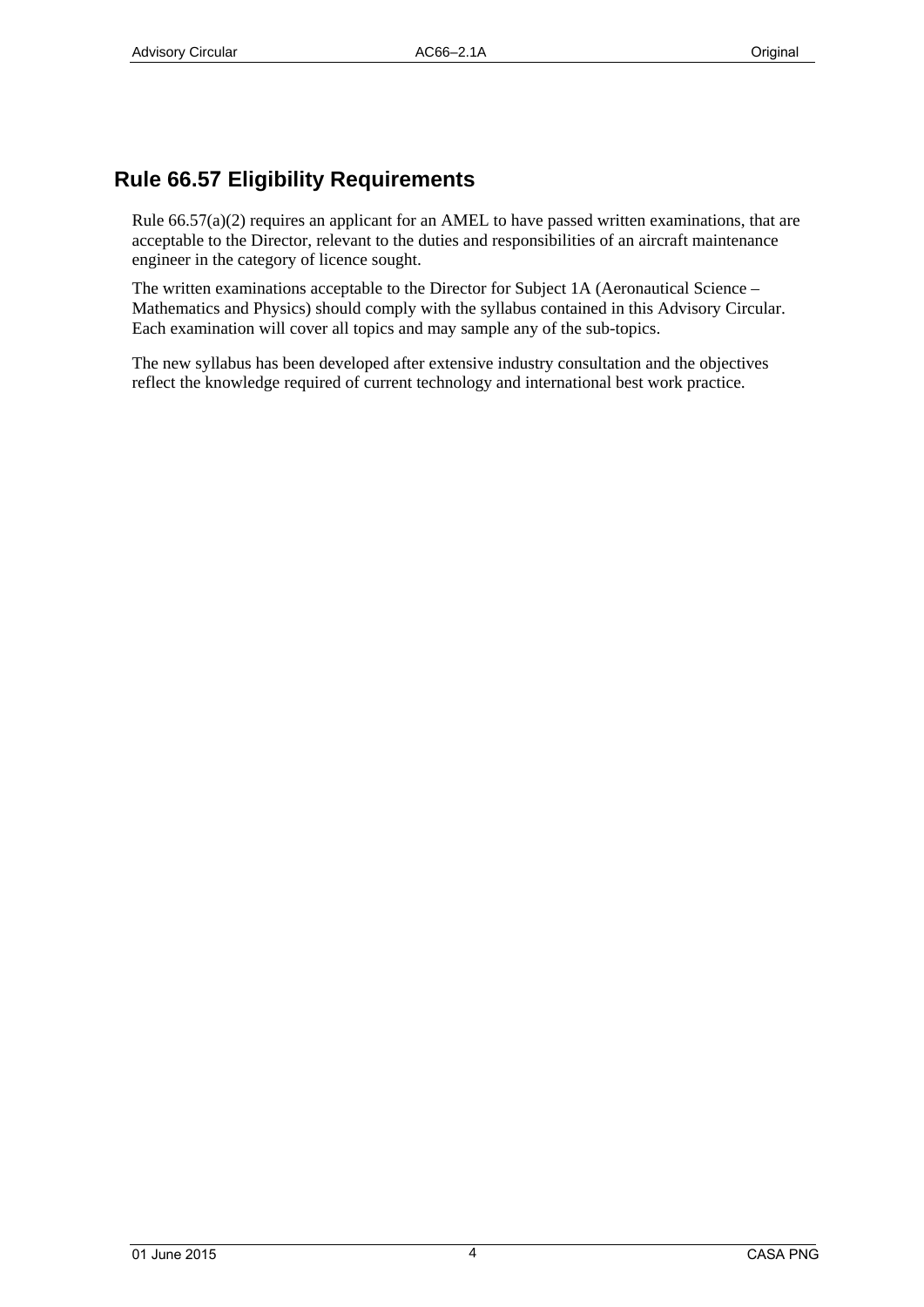## <span id="page-4-0"></span>**Examination Overview: Subject 1A**

Subject 1A (Aeronautical Science – Mathematics and Physics) is a two-hour thirty-minute, closed book, written examination containing 75 questions. The pass mark is 75 percent.

Application to sit an examination may be made directly to Aviation Services Limited (ASL). Refer to [www.aviation.co.nz](http://www.aviation.co.nz/) for examination information.

An AME sample question booklet with 15 representative questions pertaining to this subject is available for purchase from ASL.

### **General Examining Objective**

The objective of the examination is to determine that the applicant for an AMEL has adequate knowledge of Maths and Physics to permit the proper performance, supervision and certification of aircraft maintenance at a level commensurate with the privileges of the various AMEL categories.

#### **Knowledge Levels**

#### **LEVEL 1: A familiarisation with the principal elements of the subject***.*

#### **Objectives: The applicant should:**

- 1. be familiar with the basic elements of the subject.
- 2. be able to give simple descriptions of the whole subject, using common words and examples.
- 3. be able to use typical terms.

#### **LEVEL 2: A general knowledge of the theoretical and practical aspects of the subject.**  *An ability to apply the knowledge.*

#### **Objectives: The applicant should:**

- 1. be able to understand the theoretical fundamentals of the subject.
- 2. be able to give a general description of the subject using, as appropriate, typical examples.
- 3. be able to use mathematical formulae in conjunction with physical laws describing the subject.
- 4. be able to read and understand sketches, drawings and schematics describing the subject.
- 5. be able to apply his/her knowledge in a practical manner using detailed procedures.

#### **LEVEL 3: A detailed knowledge of the theoretical and practical aspects of the subject.**  *A capacity to combine and apply the separate elements of knowledge in a logical and comprehensive manner.*

#### **Objectives: The applicant should:**

- 1. know the theory of the subject and the interrelationships with other subjects.
- 2. be able to give a detailed description of the subject using theoretical fundamentals and specific examples.
- 3. understand and be able to use mathematical formulae related to the subject.
- 4. be able to read, understand and prepare sketches, simple drawings and schematics describing the subject.
- 5. be able to apply his/her knowledge in a practical manner using manufacturer's instructions.
- 6. be able to interpret results and measurements from various sources and apply corrective action where appropriate.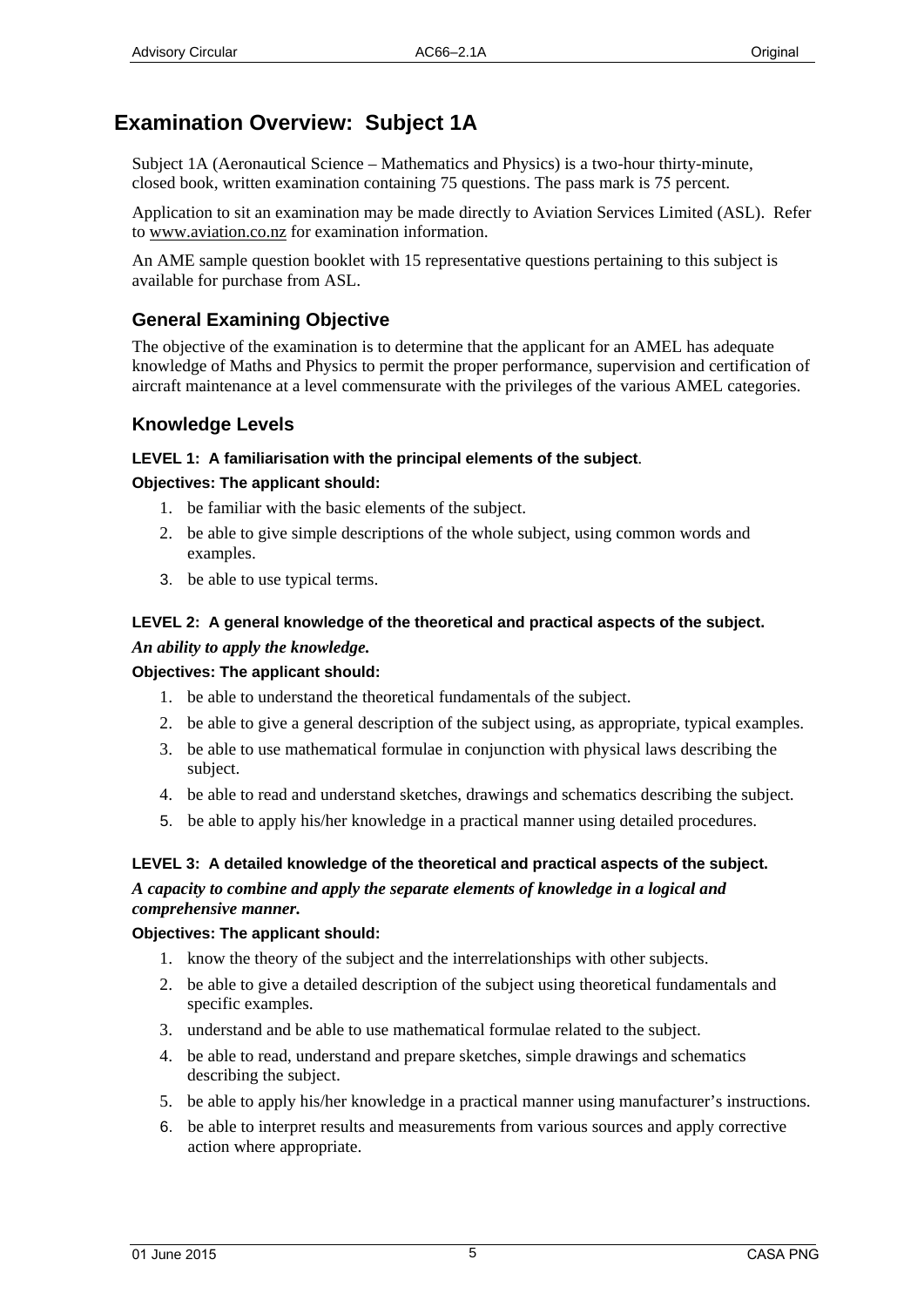### <span id="page-5-0"></span>**Recommended Study Material**

The publication list below provides guidance material for suitable study references for the overall syllabus content. However, applicants may have to conduct further research using other references or sources (including the internet) or attend a formal course in order to gain a comprehensive understanding of all sub-topics in the syllabus.

Where applicable, publication references have been placed below each main topic or sub topic heading in this syllabus.

#### **Publication List**

| <b>Study</b><br><b>Ref</b> | <b>Book Title</b>                                | <b>Author</b>            | <b>ISBN</b>       |
|----------------------------|--------------------------------------------------|--------------------------|-------------------|
| 1                          | A & P Technician General Textbook                | Jeppesen                 | 0-88487-203-3     |
| 2                          | Aviation Maintenance Technician Series - General | Dale Crane               | 1-56027-422-0     |
| 3                          | <b>Aircraft Engineering Principles</b>           | L. Dingle &<br>M. Tooley | 0-7506-5015-X     |
| $\overline{4}$             | <b>Dictionary of Aeronautical Terms</b>          | Dale Crane               | 1-56027-287-2     |
| 5                          | Aviation Mechanics Handbook                      | Dale Crane               | 1-56027-412-3     |
| 6                          | Physics for Today and Tomorrow                   | Duncan                   | 978-0-7195-4002-8 |

#### **Syllabus Layout**

#### **Topic Numbering – left hand column**

The syllabus is set out by topics, each of which is identified by a single-digit number. Each topic is divided into a number of sub-topics, which are identified by two-digit numbers: the first and second digits of which refer to the topic and the sub-topic respectively.

Each sub-topic is further sub-divided into one or more sub-sub-topics, which are identified by three-digit numbers. Where applicable, sub-sub-topics may be further subdivided into paragraphs that are identified by four/five digit alphanumeric sequences.

The three-digit sub-sub-topic numbers shown in the left hand column are used in the 'knowledge deficiency reports' to provide feedback on individual examinations.

#### **Objective description – middle column**

The middle column objectively describes each sub-sub-topic by stating, in plain language, its subject matter and the type of performance or activity required. The objectives are intended to be simple, unambiguous, and clearly-focussed, outcomes to aid learning.

#### **Knowledge levels – right hand column**

The right hand column specifies the knowledge level for each sub-topic heading. The three levels of knowledge used in this syllabus are described above. Note that the knowledge levels indicate the depth of knowledge required NOT its safety importance.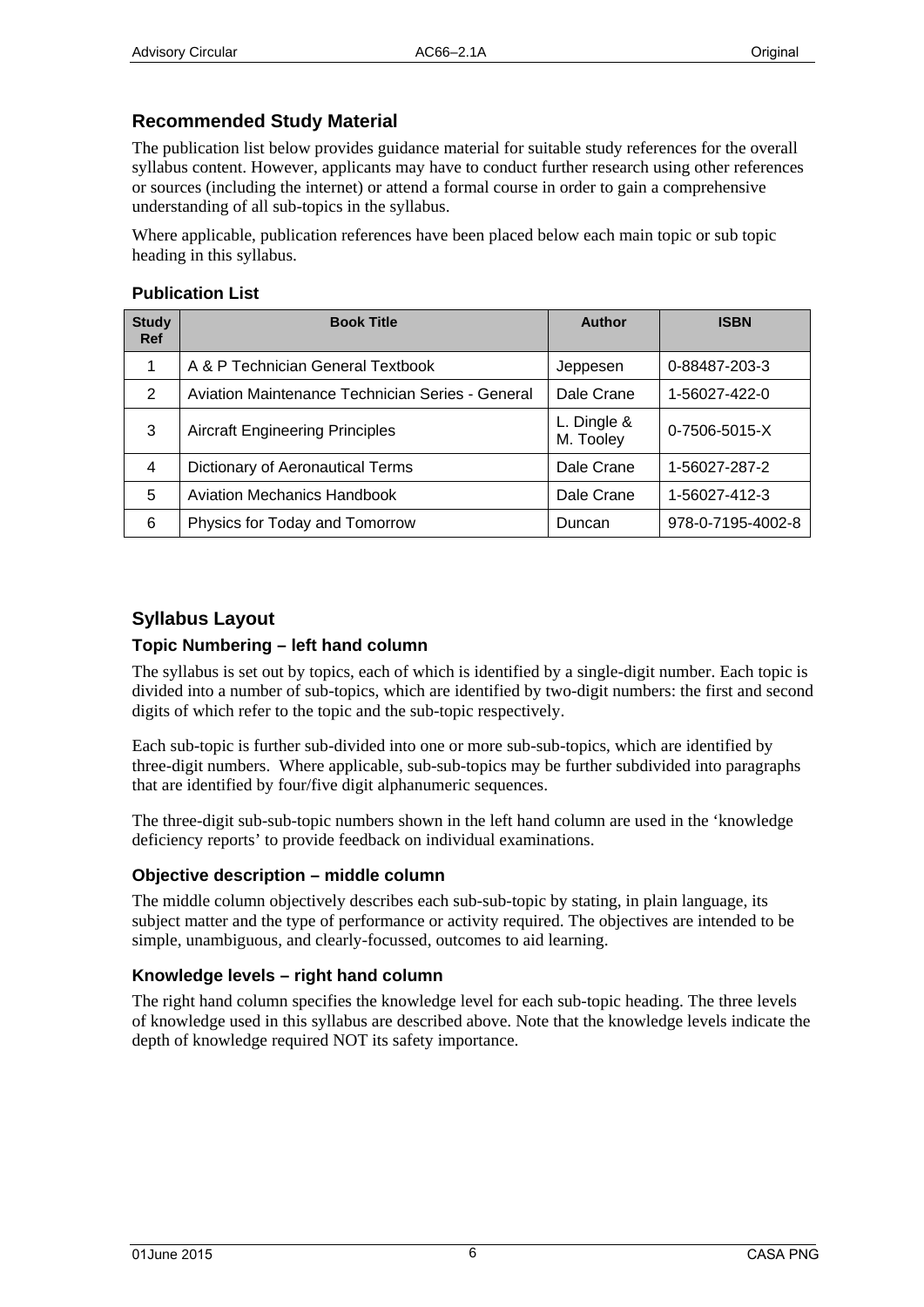## <span id="page-6-0"></span>**Syllabus: Subject 1A (Aeronautical Science – Mathematics & Physics)**

| 1     | <b>Mathematics</b>                                                                                                                                                                                                                                                     |                |
|-------|------------------------------------------------------------------------------------------------------------------------------------------------------------------------------------------------------------------------------------------------------------------------|----------------|
|       | Study Ref. 1, 2, 3 & 5                                                                                                                                                                                                                                                 |                |
| 1.1   | <b>Arithmetic</b>                                                                                                                                                                                                                                                      |                |
| 1.1.1 | Identify and write arithmetical terms and signs.                                                                                                                                                                                                                       | 2              |
| 1.1.2 | Round decimal numbers.                                                                                                                                                                                                                                                 | 2              |
| 1.1.3 | Convert between fractions and decimals.                                                                                                                                                                                                                                | 2              |
| 1.1.4 | Perform calculations involving:<br>a. Addition, subtraction, multiplication and division of whole numbers, fractions and<br>decimals.<br>b. Percentages, ratios, proportions, powers, averages, squares, cubes, and<br>square/cube roots.<br>c. Factors and multiples. | $\overline{2}$ |
| 1.1.5 | Calculate:<br>a. Volumes of common engineering objects.<br>b. Areas of plain figures<br>c. Surface areas of regular solids.                                                                                                                                            | 2              |
| 1.1.6 | Perform calculations involving:<br>The binary system of numbers.<br>a.<br>The hexadecimal system of numbers<br>b.                                                                                                                                                      | 2              |
| 1.2   | Algebra                                                                                                                                                                                                                                                                |                |
| 1.2.1 | Perform algebraic calculations involving:<br>The addition, subtraction, multiplication and division of like and unlike terms.<br>a.<br>b. Factors and brackets.<br>c. Indices, including negative fractional indices.<br>d.<br>Transposition of formulae.              | 2              |
| 1.2.2 | Solve:<br>a. Linear equations.<br>b. Simultaneous equations with one unknown.<br>Quadratic equations with one variable.<br>C.                                                                                                                                          | 2              |
| 1.3   | <b>Graphs</b>                                                                                                                                                                                                                                                          |                |
| 1.3.1 | Describe the nature and uses of graphs.                                                                                                                                                                                                                                | 2              |
| 1.3.2 | Construct graphs containing<br>Linear functions<br>a.<br><b>Exponential functions</b><br>b.<br>Sine and cosine equations.<br>C.                                                                                                                                        | 2              |
| 1.3.3 | Extract performance data from graphs found in trade-related manuals.                                                                                                                                                                                                   | 2              |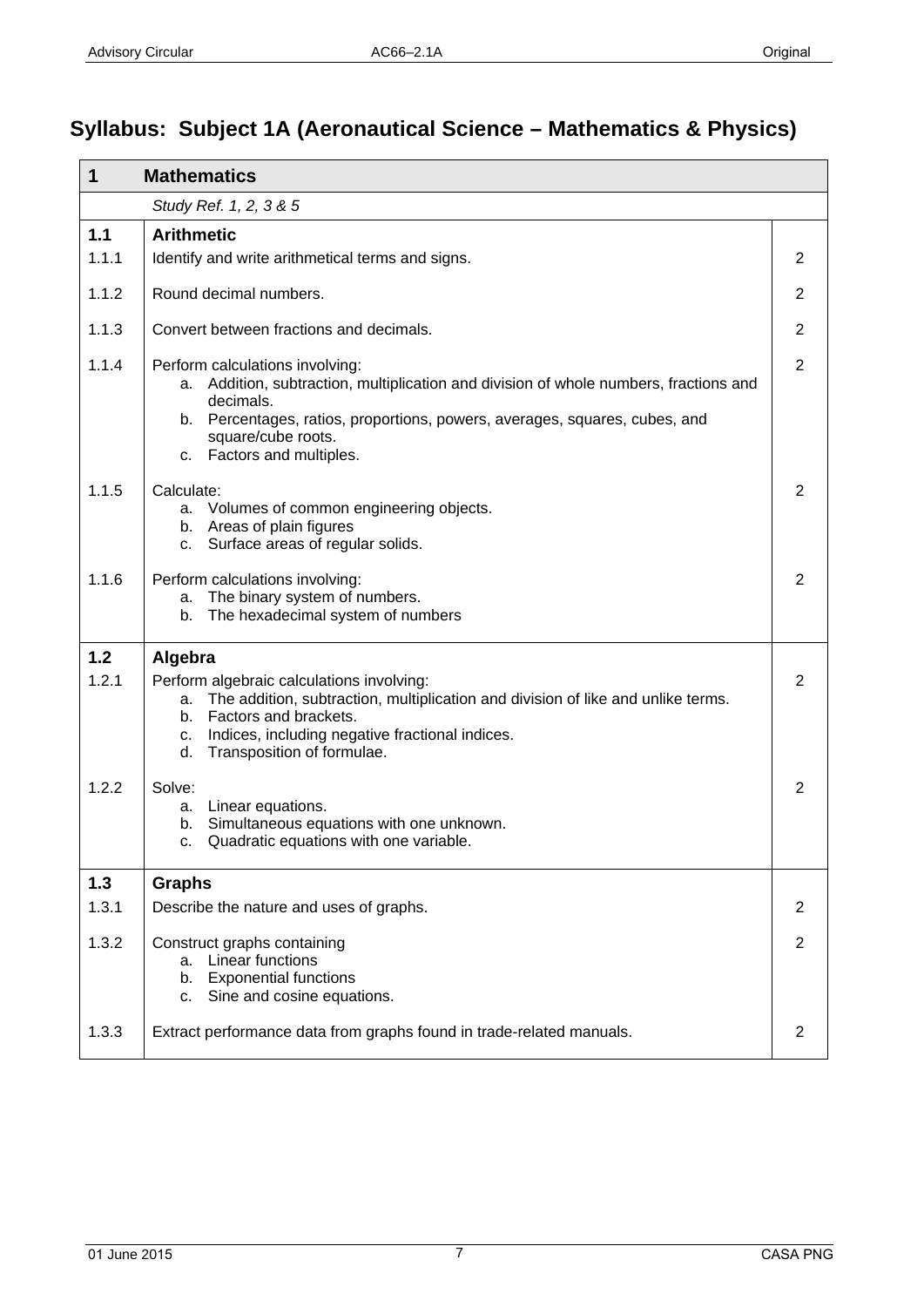<span id="page-7-0"></span>

| 1.4   | <b>Geometry and Trigonometry</b>                                                                                                                                                                                                                                                                                              |   |
|-------|-------------------------------------------------------------------------------------------------------------------------------------------------------------------------------------------------------------------------------------------------------------------------------------------------------------------------------|---|
| 1.4.1 | Describe simple geometrical constructions.                                                                                                                                                                                                                                                                                    |   |
| 1.4.2 | Calculate:<br>The circumference, radius and diameter of a circle<br>a.<br>The length of any side of a right angled triangle using Pythagoras' theorem.<br>b.<br>Any angle of a right angle triangle using sine, cosine, tangent and cotangent.<br>c.<br>Any angle and the length of sides of various types of triangle.<br>d. | 2 |
| 1.4.3 | Differentiate between polar and rectangular coordinates.                                                                                                                                                                                                                                                                      |   |
| 1.5   | <b>Vectors</b>                                                                                                                                                                                                                                                                                                                |   |
| 1.5.1 | Differentiate between scalar and vector quantities with examples.                                                                                                                                                                                                                                                             |   |
| 1.5.2 | Perform vector calculations including:<br>Additions and displacements of vector quantities.<br>a.<br>Triangle of vectors.<br>b.<br>Polygon of vectors.<br>C.<br>d. Resultant forces.<br>Forces in equilibrium.<br>е.                                                                                                          | 2 |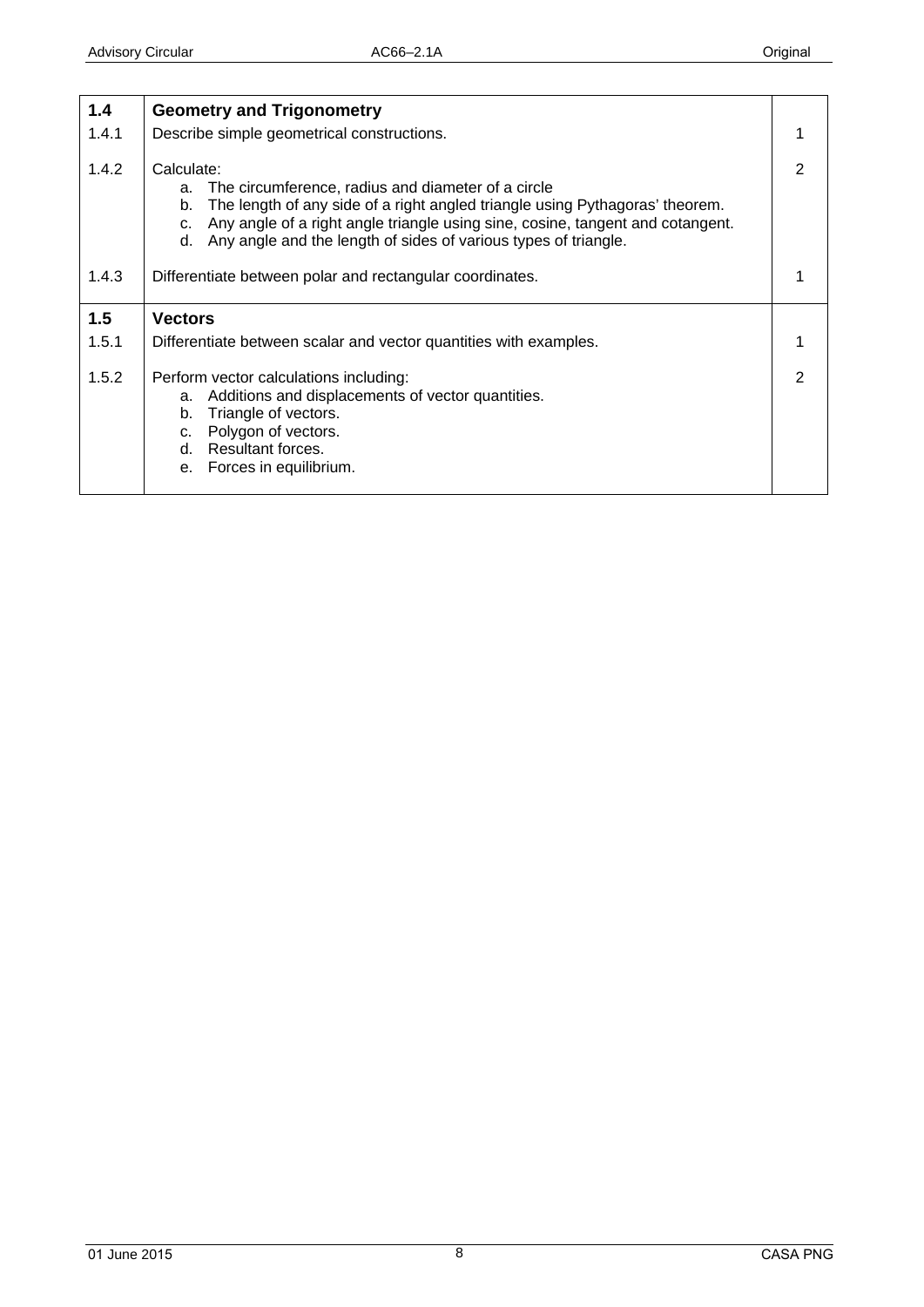<span id="page-8-0"></span>

| $\boldsymbol{2}$ | <b>Measurement</b>                                                                                                                                                                                                                                                                                                                                                                                                                                                                                                                                                                                                                                                                  |                |  |
|------------------|-------------------------------------------------------------------------------------------------------------------------------------------------------------------------------------------------------------------------------------------------------------------------------------------------------------------------------------------------------------------------------------------------------------------------------------------------------------------------------------------------------------------------------------------------------------------------------------------------------------------------------------------------------------------------------------|----------------|--|
|                  | Study Ref. 1, 2, 3, 4, 5 & 6                                                                                                                                                                                                                                                                                                                                                                                                                                                                                                                                                                                                                                                        |                |  |
| 2.1              | <b>International System (SI) of Measurement</b>                                                                                                                                                                                                                                                                                                                                                                                                                                                                                                                                                                                                                                     |                |  |
| 2.1.1            | List the base and derived SI units of measurement.                                                                                                                                                                                                                                                                                                                                                                                                                                                                                                                                                                                                                                  | $\mathbf{1}$   |  |
| 2.1.2            | State the following metric prefixes, their symbols and standard form multiplier:<br>a. Giga<br>Mega<br>b.<br>Kilo<br>C.<br>Unit<br>d.<br>Milli<br>е.<br>Micro<br>f.<br>Nano<br>g.<br>h. Pico                                                                                                                                                                                                                                                                                                                                                                                                                                                                                        | $\mathbf{1}$   |  |
| 2.1.3            | Convert from one metric value to another (e.g. $km - nm$ )                                                                                                                                                                                                                                                                                                                                                                                                                                                                                                                                                                                                                          | 2              |  |
| 2.2              | <b>Other Systems of Measurement</b>                                                                                                                                                                                                                                                                                                                                                                                                                                                                                                                                                                                                                                                 |                |  |
| 2.2.1            | State the British, US and SI units of measurement of the following quantities:<br>a. Length<br>Mass<br>b.<br>Weight<br>C.<br>Time<br>d.<br>e. Volume<br>Speed<br>f.<br>g. Velocity<br>h. Acceleration<br>Fluid flow<br>i.<br>Density<br>j.<br>k. Area                                                                                                                                                                                                                                                                                                                                                                                                                               | 1              |  |
| 2.2.2            | Identify which of the above are fundamental quantities.                                                                                                                                                                                                                                                                                                                                                                                                                                                                                                                                                                                                                             | 2              |  |
| 2.3              | <b>Standard Conversion Factors</b>                                                                                                                                                                                                                                                                                                                                                                                                                                                                                                                                                                                                                                                  |                |  |
| 2.3.1            | State, from memory, the following standards in the British, US and Metric systems:<br>Pounds in a kilogram<br>a.<br>Ounces to grams and grams to ounces<br>b.<br>Imperial pints/quarts/gallon relationship<br>c.<br>d. Litres in an Imperial/American gallon<br>e. Mph in a knot<br>Centimetres in an inch<br>f.<br>American gallons in an Imperial gallon<br>g.<br>h. Freezing point of water in <sup>o</sup> C and <sup>o</sup> F<br>Degrees absolute zero, converting from <sup>o</sup> C and <sup>o</sup> F to 0K<br>i.<br>Weight of one Imperial gallon of water<br>j.<br>Weight of one litre of water<br>k.<br>Litres in a cubic metre<br>I.<br>m. Gravitational acceleration | $\overline{2}$ |  |
| 2.3.2            | With reference to the standards listed above; perform calculations associated with the<br>conversion from one standard to another.                                                                                                                                                                                                                                                                                                                                                                                                                                                                                                                                                  | $\overline{2}$ |  |
| 2.3.3            | Convert from one value to another between Metric, Imperial and US units.                                                                                                                                                                                                                                                                                                                                                                                                                                                                                                                                                                                                            | $\overline{2}$ |  |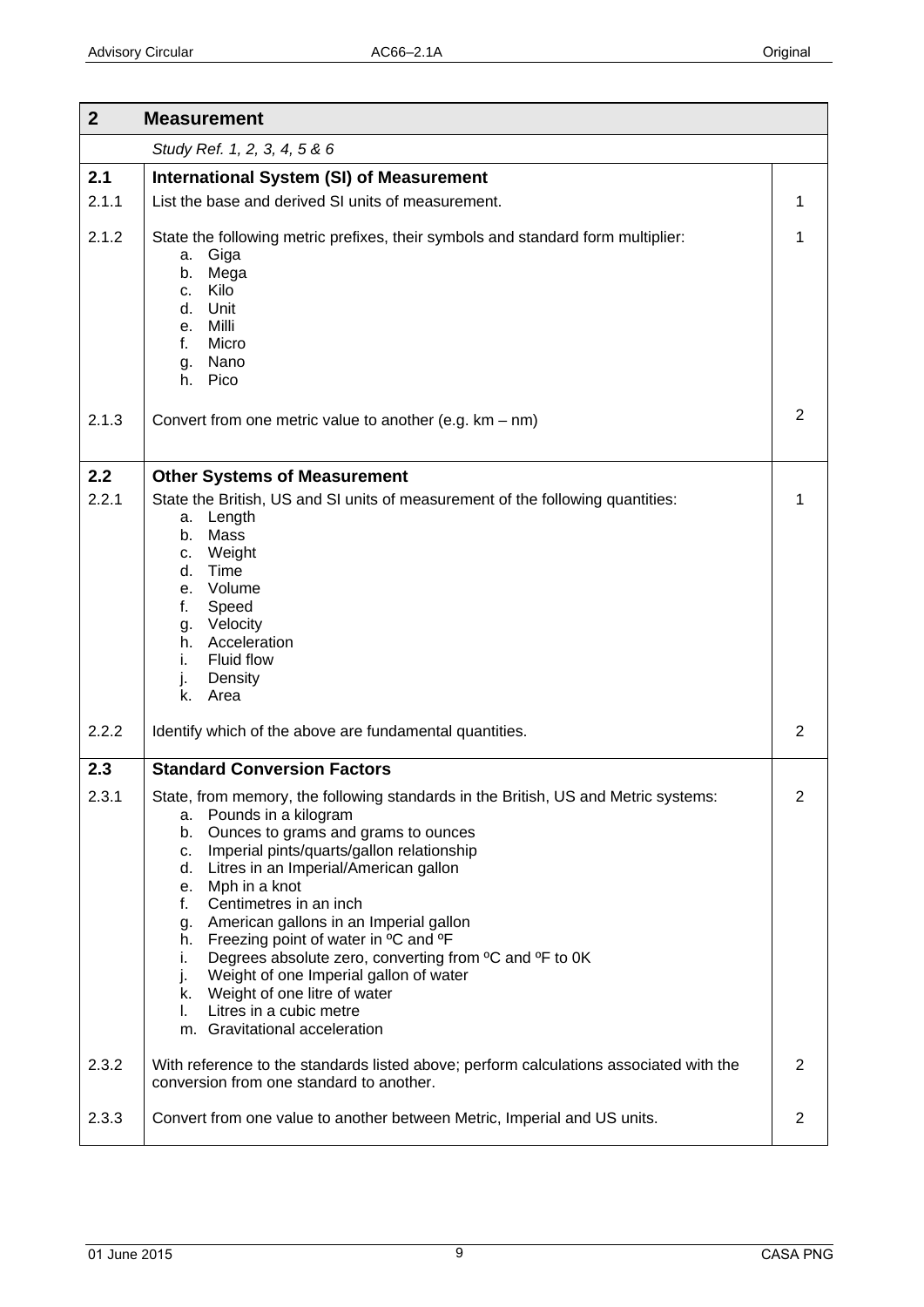<span id="page-9-0"></span>

| 3            | <b>Matter</b>                                                                                                                                                                                                                                           |                |
|--------------|---------------------------------------------------------------------------------------------------------------------------------------------------------------------------------------------------------------------------------------------------------|----------------|
|              | Study Ref. 1, 2, 3, 4, 5 & 6                                                                                                                                                                                                                            |                |
| 3.1<br>3.1.1 | <b>Characteristics of Matter</b><br>Define the characteristics and general properties of matter in terms of:<br>a. Volume<br>Mass<br>$b_{-}$<br>Attraction<br>C.<br>d. Weight<br>Density<br>e.<br>f.<br>Inertia<br>g. Porosity<br>Impenetrability<br>h. | 2              |
| 3.2          | <b>States of Matter</b>                                                                                                                                                                                                                                 |                |
| 3.2.1        | Identify the three states of matter.                                                                                                                                                                                                                    | 1              |
| 3.2.2        | Define the properties of the three states in respect of:<br>a. How each changes state<br>b. Melting and melting points<br>Boiling and boiling points<br>C.<br>Evaporation<br>d.                                                                         | 2              |
| 3.3          | <b>Structure of Matter</b>                                                                                                                                                                                                                              |                |
| 3.3.1        | Explain the internal structure of an atom.                                                                                                                                                                                                              | 2              |
| 3.3.2        | Define a chemical element.                                                                                                                                                                                                                              | $\overline{2}$ |
| 3.3.3        | Outline information contained in the periodic table.                                                                                                                                                                                                    | $\overline{2}$ |
| 3.3.4        | Explain how electrons, protons and neutrons act in each of the three states of matter.                                                                                                                                                                  | $\overline{2}$ |
| 3.3.5        | Specify the chemical composition of the following substances:<br>a. Atoms<br>b. Molecules<br>lons<br>C.<br><b>Mixtures</b><br>d.<br>Compounds<br>е.<br>Crystals<br>f.<br>Solutions<br>g.<br>Solvents<br>h.                                              | $\overline{2}$ |
| 3.3.6        | Define the following in an aeronautical context:<br>Gravity<br>a.<br>Specific gravity<br>b.<br>c. Relative density<br>d. Energy<br>e. Potential energy<br>Kinetic energy<br>f.<br>Units of energy<br>g.                                                 | $\overline{2}$ |
| 3.3.7        | Solve simple problems relating to each of the above terms.                                                                                                                                                                                              | $\overline{2}$ |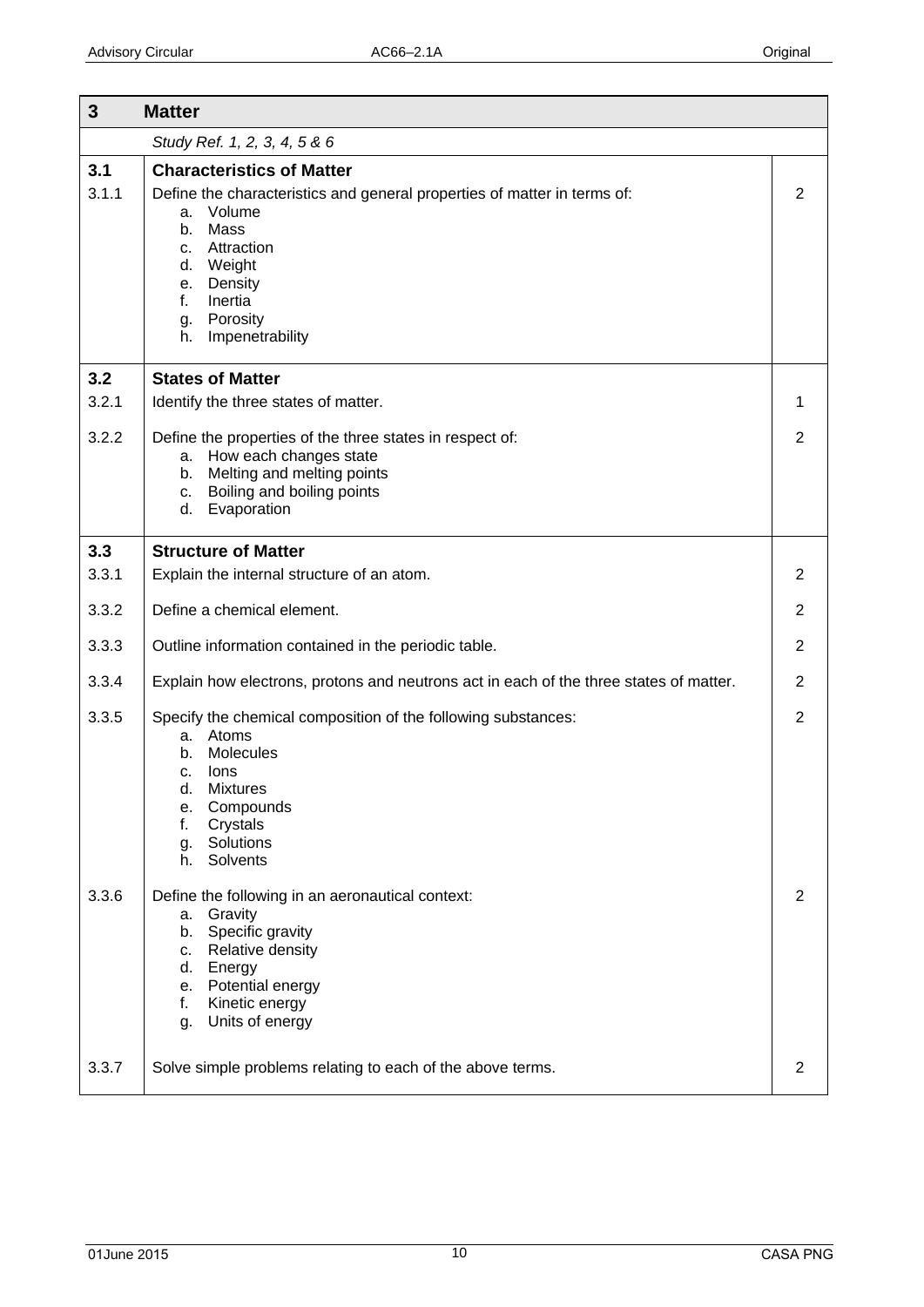| 3.3.8 | Define the basic theory of each of the following terms in relation to solids: |  |
|-------|-------------------------------------------------------------------------------|--|
|       | <b>Stress</b><br>a.                                                           |  |
|       |                                                                               |  |
|       | b. Strain                                                                     |  |
|       | <b>Elasticity and Hooke's Law</b><br>c.                                       |  |
|       | Tension<br>d.                                                                 |  |
|       | Compression<br>е.                                                             |  |
|       | Shear                                                                         |  |
|       | Torsion<br>g.                                                                 |  |
|       | Young's Modulus<br>h.                                                         |  |
|       | <b>Hardness</b>                                                               |  |
|       | Ductility                                                                     |  |
|       |                                                                               |  |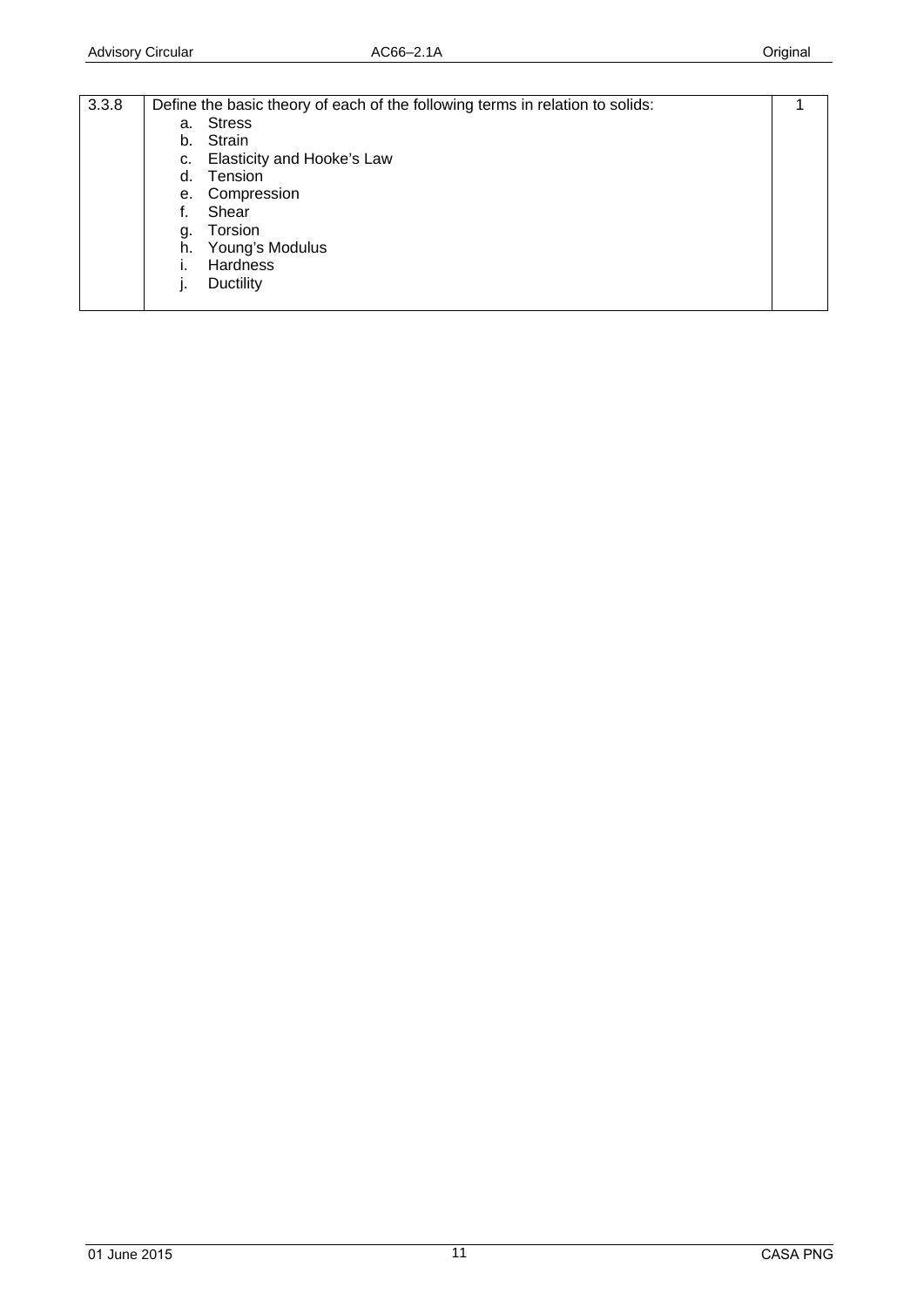<span id="page-11-0"></span>

| $\overline{\mathbf{4}}$ | <b>Atmosphere</b>                                                                                                                                                                                                                                                                                       |                |
|-------------------------|---------------------------------------------------------------------------------------------------------------------------------------------------------------------------------------------------------------------------------------------------------------------------------------------------------|----------------|
|                         | Study Ref. 1, 2, 3, 4, 5 & 6                                                                                                                                                                                                                                                                            |                |
| 4.1<br>4.1.1            | <b>Characteristics of the Atmosphere</b><br>Define the following standard atmospheric values:<br>Sea level temperature in °C and °F<br>a.<br>b. Sea level pressure in inches of Mercury, PSI, millibars and SI units<br>Standard pressure lapse rate<br>C.<br>d. Absolute pressure<br>e. Gauge pressure | $\overline{2}$ |
| 4.1.2                   | Define the term ISA standard atmosphere.                                                                                                                                                                                                                                                                | 1              |
| 4.1.3                   | Describe the relationship between temperature, pressure and density with varying<br>altitude.                                                                                                                                                                                                           | $\overline{2}$ |
| 4.1.4                   | Differentiate between height and altitude.                                                                                                                                                                                                                                                              | $\overline{2}$ |
| 4.2                     | <b>Atmospheric Layers</b>                                                                                                                                                                                                                                                                               |                |
| 4.2.1                   | State the gaseous composition of the atmosphere.                                                                                                                                                                                                                                                        | 1              |
| 4.2.2                   | Describe the following atmospheric layers:<br>Troposphere<br>a.<br>Stratosphere<br>b.<br>lonosphere<br>C.                                                                                                                                                                                               | 1              |
| 4.2.3                   | Describe how viscosity affects the movement of air between atmospheric layers.                                                                                                                                                                                                                          | 1              |
| 4.2.4                   | State where temperature-change with altitude is nearly constant.                                                                                                                                                                                                                                        | 1              |
| 4.3                     | <b>Pressure Measurement</b>                                                                                                                                                                                                                                                                             |                |
| 4.3.1                   | Define ambient air pressure.                                                                                                                                                                                                                                                                            | $\mathbf{1}$   |
| 4.3.2                   | Describe how ambient air pressure acts on and around the surface of a body                                                                                                                                                                                                                              | 1              |
| 4.3.3                   | Specify the properties of moving air in respect of Newton's laws of motion.                                                                                                                                                                                                                             | 1              |
| 4.3.4                   | Define cabin altitude and describe its relationship to aircraft construction, operation,<br>maintenance and passenger comfort.                                                                                                                                                                          | 1              |
| 4.3.5                   | Perform simple calculations relating to aircraft cabin pressure and altitude from given<br>information.                                                                                                                                                                                                 | $\mathbf{2}$   |
| 4.3.6                   | Define "atmosphere" for pressure measurement.                                                                                                                                                                                                                                                           | 1              |
| 4.3.7                   | Distinguish between the measurement of atmospheric pressure in the British, US and<br>Metric systems.                                                                                                                                                                                                   | $\mathbf{2}$   |
| 4.3.8                   | Explain the operation of aneroid and mercury barometers in measuring atmospheric<br>pressure.                                                                                                                                                                                                           | 1              |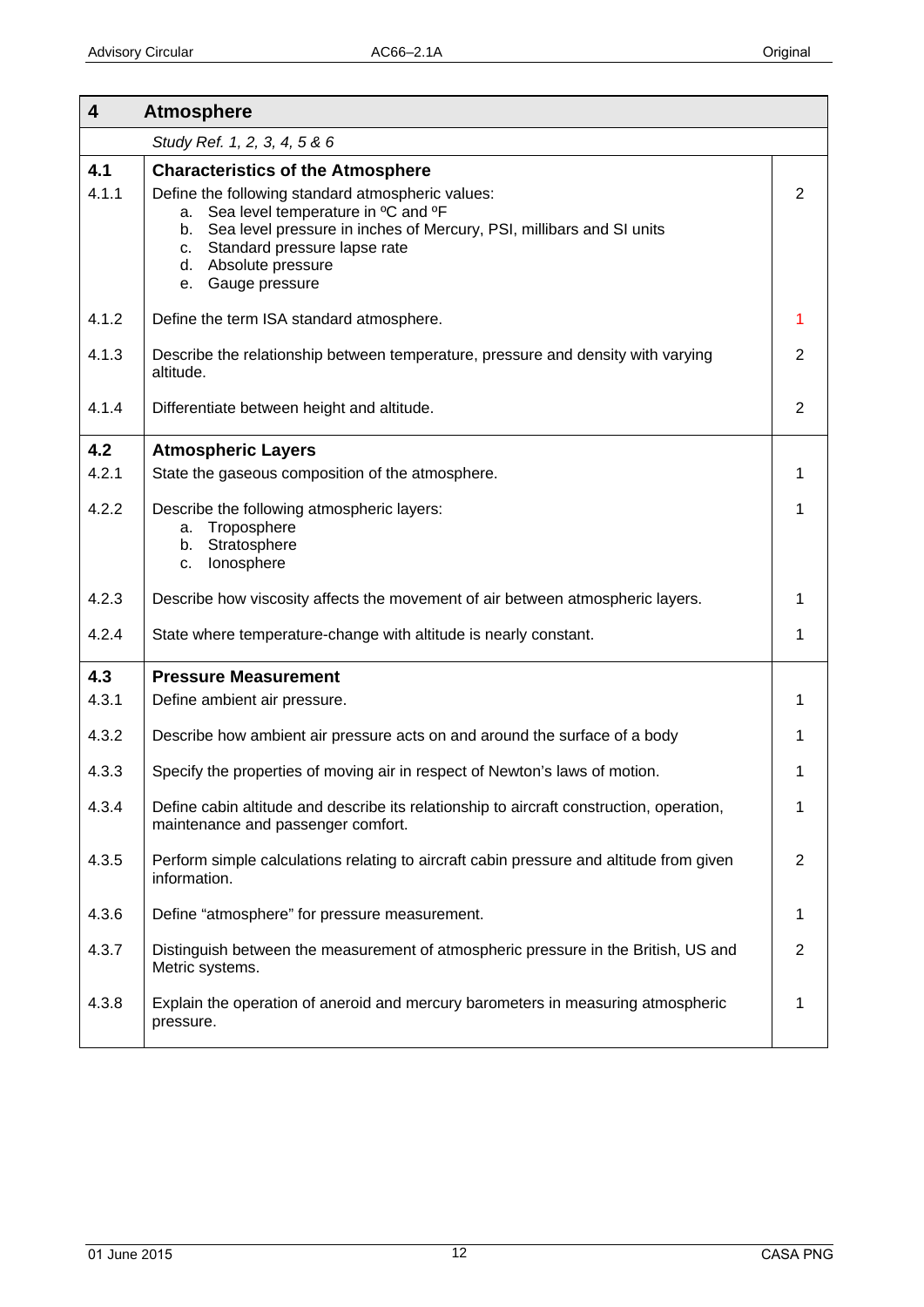<span id="page-12-0"></span>

| 4.4   | <b>Air Density</b>                                                                                                                                                                                                                                                                                                                                                                                                                                                                                                                                                                         |                |
|-------|--------------------------------------------------------------------------------------------------------------------------------------------------------------------------------------------------------------------------------------------------------------------------------------------------------------------------------------------------------------------------------------------------------------------------------------------------------------------------------------------------------------------------------------------------------------------------------------------|----------------|
| 4.4.1 | Describe the following criteria relating to air density:<br>How it is measured<br>а.<br>The basic effects on aircraft and power plant performance<br>b.<br>The term density altitude<br>C.                                                                                                                                                                                                                                                                                                                                                                                                 | 2              |
| 4.4.2 | Distinguish between density altitude and pressure altitude, with examples of where each<br>phenomenon plays an important part in the performance or operation of an aircraft.                                                                                                                                                                                                                                                                                                                                                                                                              | 2              |
| 4.5   | <b>Vapour and Humidity</b>                                                                                                                                                                                                                                                                                                                                                                                                                                                                                                                                                                 |                |
| 4.5.1 | Describe:<br>a. Equation of state<br>b. Atmospheric moisture and the effects of temperature changes on vapour<br>retention<br>c. Humidity and its relationship to air density<br>d. Absolute humidity<br>Relative humidity<br>e.<br>f.<br>Dew point<br>Water vapour<br>g.<br>h. Vapour pressure and vapour pressure variation with pressure differential<br>Saturated air<br>i.<br>j.<br>Fog and clouds<br>Rain<br>k.<br>Wet bulb thermometer<br>L.<br>m. Wet and dry bulb temperatures<br>n. Wet-bulb hygrometer<br>Condensation and its cause (dew point/temperature relationship)<br>0. | 2              |
| 4.5.2 | Describe the basic effects of fog, water vapour and humidity on the performance of<br>piston and turbine engines.                                                                                                                                                                                                                                                                                                                                                                                                                                                                          | 2              |
| 4.6   | <b>Atmospheric Phenomena</b>                                                                                                                                                                                                                                                                                                                                                                                                                                                                                                                                                               |                |
| 4.6.1 | Describe the following atmospheric phenomena and their effects on aircraft operations,<br>aircraft structure and components:<br>Lightning<br>a.<br>b. Glare and glare protection<br>Frost<br>C.<br>Types of ice, the formation of ice<br>d.<br>Extremes of temperature<br>е.<br>Acid rain, dust and salt deposits<br>f.<br>Volcanic ash and smoke<br>g.                                                                                                                                                                                                                                    | $\overline{2}$ |
| 4.6.2 | State why air is warmer near the earth's surface.                                                                                                                                                                                                                                                                                                                                                                                                                                                                                                                                          | 1              |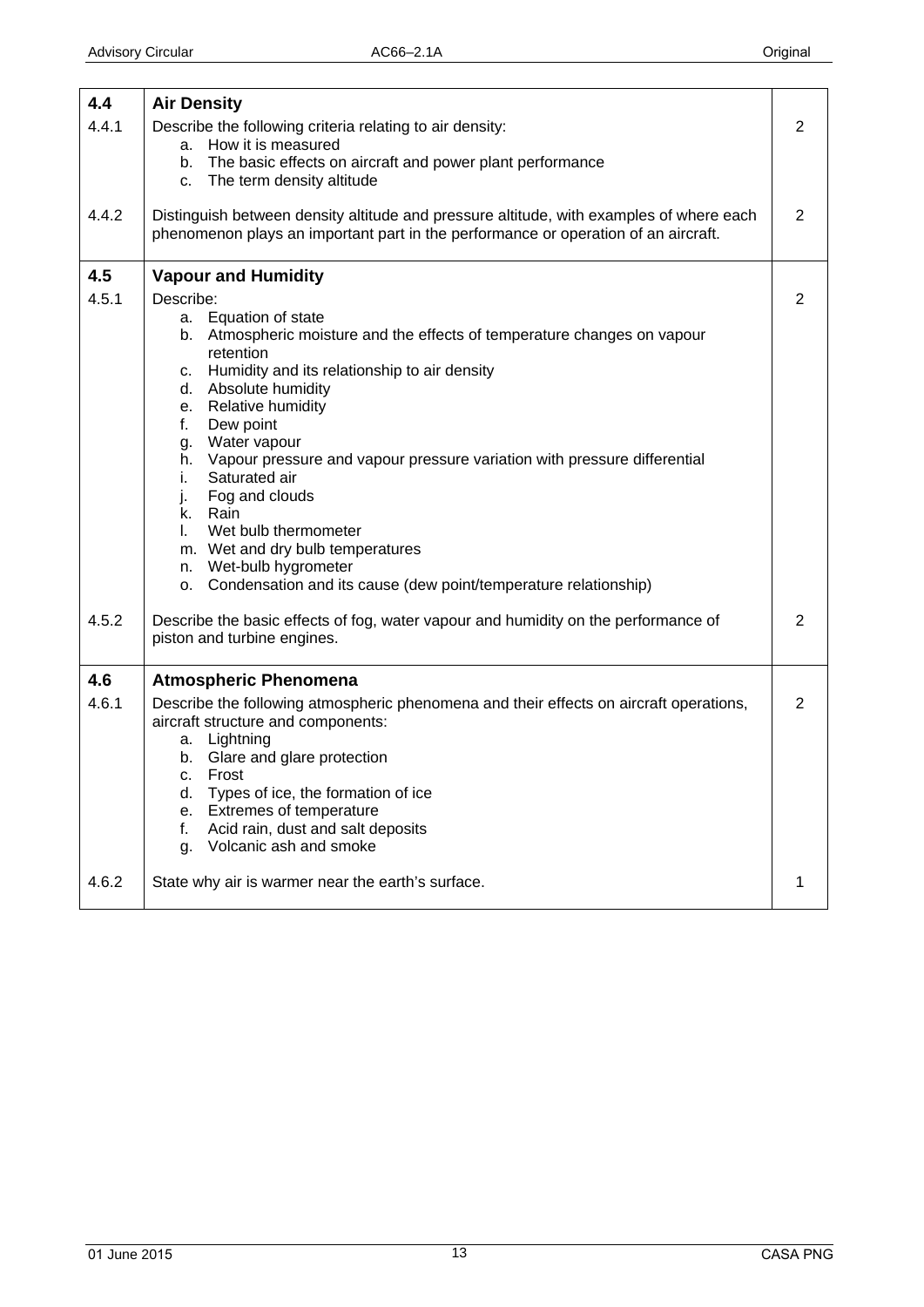<span id="page-13-0"></span>

| 5                     | <b>Mechanics</b>                                                                                                                                                                                                                              |                |
|-----------------------|-----------------------------------------------------------------------------------------------------------------------------------------------------------------------------------------------------------------------------------------------|----------------|
|                       | Study Ref. 1, 2, 3 & 6                                                                                                                                                                                                                        |                |
| 5.1<br>5.1.1          | <b>Turning Forces</b><br>Define the following with examples:<br>Principle of moments and couples<br>a.<br>b. Resultant moments<br>c. Centre of gravity<br>d. Datum<br>e. Fulcrum<br>f.<br>Equilibrium, static stability and dynamic stability | $\overline{2}$ |
| 5.1.2                 | Explain how moments and couples are represented.                                                                                                                                                                                              | 1              |
| 5.1.3                 | Calculate the turning moments on a beam.                                                                                                                                                                                                      | $\overline{2}$ |
| 5.1.4                 | Describe the theory of torque measurement and its various applications in aviation,<br>including calculations of torque values.                                                                                                               | $\overline{2}$ |
| 5.2<br>5.2.1          | <b>Levers</b><br>In relation to levers and simple machines, describe:<br>Forces<br>a.<br>b. Moments<br>c. Couples.                                                                                                                            | 2              |
| 5.2.2                 | Describe the theory and principles of first, second and third class levers.                                                                                                                                                                   | $\overline{2}$ |
| 5.2.3                 | With respect to the classes of levers, calculate<br>a. Load<br>b. Effort<br>Mechanical advantage<br>C.                                                                                                                                        | $\overline{2}$ |
| 5.3                   | <b>Inclined Plane</b>                                                                                                                                                                                                                         |                |
| 5.3.1                 | Describe the effects of raising or lowering objects using an inclined plane.                                                                                                                                                                  | 1              |
| 5.3.2                 | Perform calculations relating to the use of an inclined plane.                                                                                                                                                                                | $\overline{2}$ |
| 5.4<br>5.4.1<br>5.4.2 | <b>Pulleys</b><br>Describe common pulley systems with a mechanical advantage of 1, 2 and 4.<br>With respect to each system, calculate:<br>Load<br>a.<br>Effort<br>b.<br>Velocity ratio<br>C.<br>Mechanical advantage<br>d.                    | 1<br>2         |
| 5.5                   | <b>Centre of Gravity</b>                                                                                                                                                                                                                      |                |
| 5.5.1                 | Define aircraft centre of gravity.                                                                                                                                                                                                            | 1              |
| 5.5.2                 | Perform calculations using positive and negative moments.                                                                                                                                                                                     | $\overline{2}$ |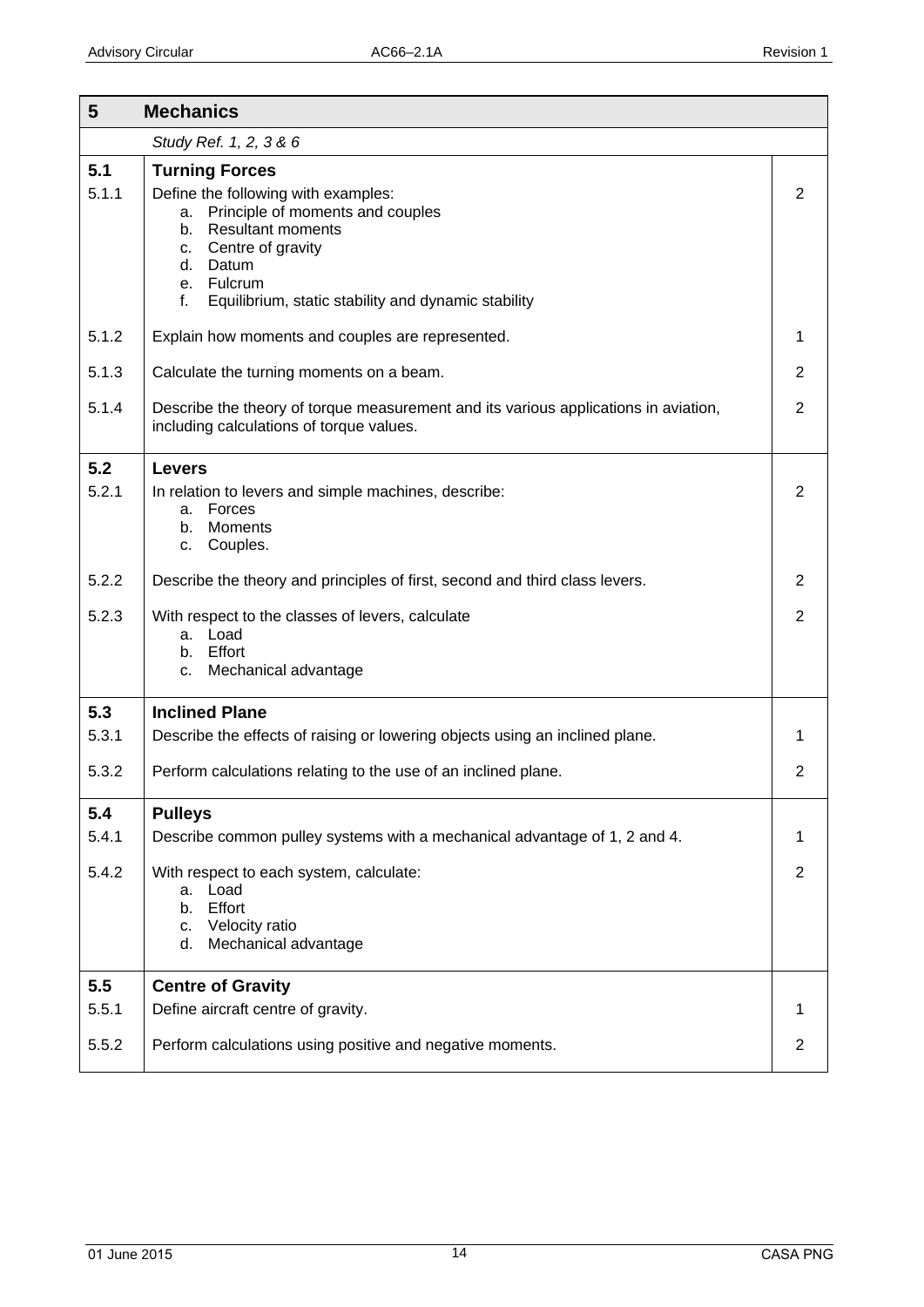<span id="page-14-0"></span>

| 5.6   | <b>Gears</b>                                                                                                                                                                       |                |
|-------|------------------------------------------------------------------------------------------------------------------------------------------------------------------------------------|----------------|
| 5.6.1 | Describe the aeronautical applications for gear systems.                                                                                                                           | 1              |
| 5.6.2 | Define the following:<br>Driver gear<br>a.<br>Driven gear<br>b.<br>Idler gear<br>C.<br>d.<br>Gear ratio.<br>e. Velocity ratio.<br>Mechanical advantage.<br>f.<br>Efficiency.<br>g. |                |
| 5.6.3 | Perform calculations involving:<br>Mechanical Advantage (MA)<br>a.<br>b. Velocity Ratio (VR)<br>Efficiency (E)<br>C.                                                               |                |
| 5.6.4 | Describe the following gear systems:<br>Spur<br>a.<br>b. Bevel<br>c. Helical<br>d. Worm<br>Planetary<br>е.                                                                         |                |
| 5.6.5 | Describe how changes to speed and direction of rotation are achieved in different gear<br>systems.                                                                                 | 2              |
| 5.6.6 | Compare the advantages and disadvantages of each gear system.                                                                                                                      |                |
| 5.6.7 | Describe the different configurations of gears on a shaft.                                                                                                                         | 1              |
| 5.7   | <b>The Screw Jack</b>                                                                                                                                                              |                |
| 5.7.1 | Describe the theory of operation of a screw jack.                                                                                                                                  | $\overline{2}$ |
| 5.7.2 | Solve simple lifting problems.                                                                                                                                                     | $\overline{2}$ |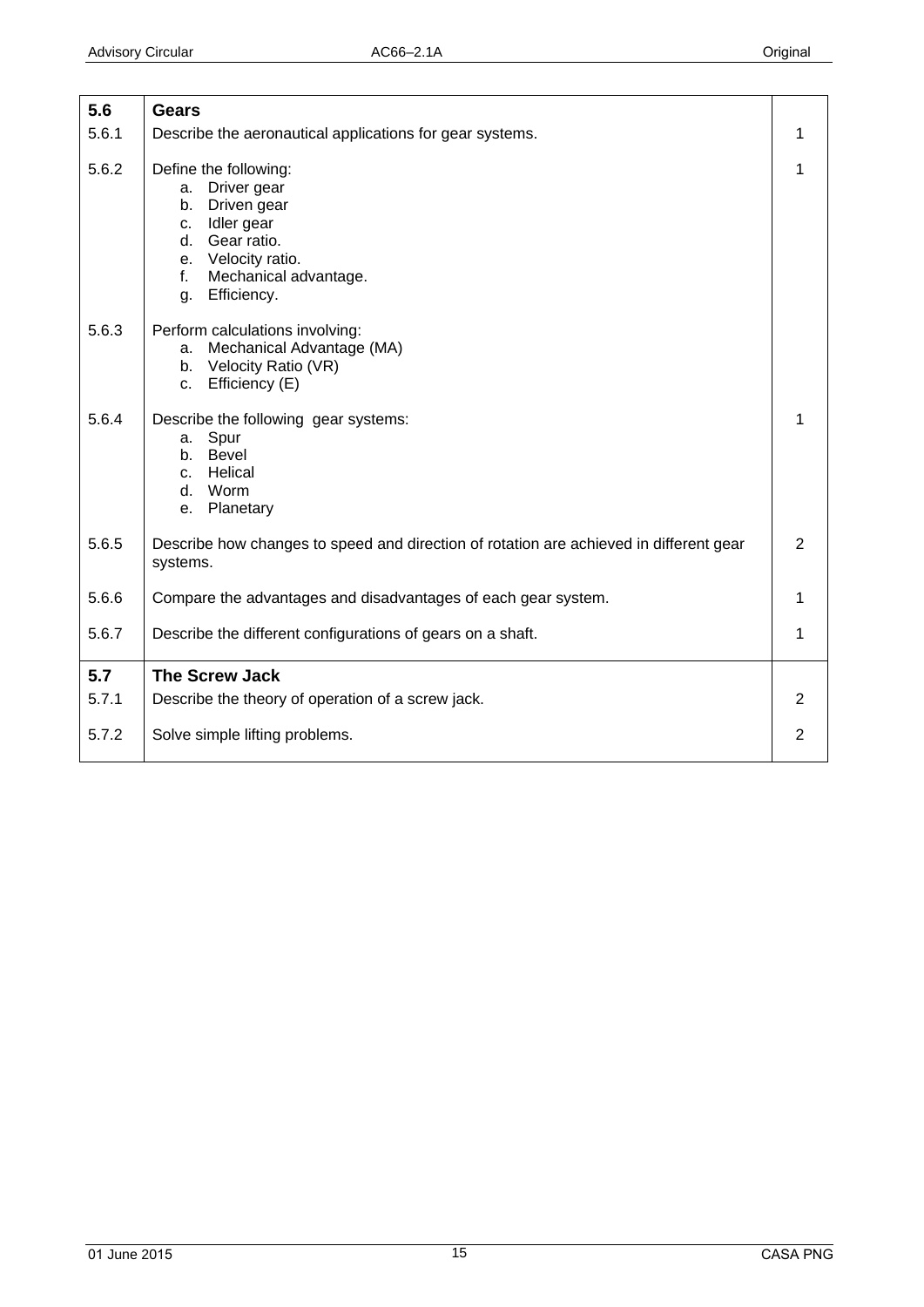<span id="page-15-0"></span>

| $6\phantom{1}6$ | <b>Kinetics</b>                                                                                                                                                                                                                             |                |
|-----------------|---------------------------------------------------------------------------------------------------------------------------------------------------------------------------------------------------------------------------------------------|----------------|
|                 | Study Ref. 1, 2, 3 & 6                                                                                                                                                                                                                      |                |
| 6.1             | <b>Motion</b>                                                                                                                                                                                                                               |                |
| 6.1.1           | Define the following terms:<br>Distance<br>a.<br>Time<br>b.<br>Velocity<br>C.<br>Acceleration<br>d.<br>Speed<br>е.<br>f.<br>Momentum                                                                                                        | 2              |
| 6.1.2           | Explain the accelerated motion of a free falling body.                                                                                                                                                                                      | $\overline{2}$ |
| 6.1.3           | Using the laws of motion formulae, solve simple problems relating to:<br>Acceleration<br>a.<br>Velocity<br>b.<br><b>Distance</b><br>C.<br>Time.<br>d.                                                                                       | 2              |
| 6.1.4           | Differentiate between:<br>Average speed<br>а.<br>Displacement<br>b.<br>c. Acceleration<br>d. Velocity.                                                                                                                                      | 1              |
| 6.1.5           | Outline the purpose of velocity time graphs.                                                                                                                                                                                                |                |
| 6.1.6           | Describe linear movement, including:<br>Uniform motion in a straight line<br>а.<br>Motion under the force of gravity<br>b.                                                                                                                  | 2              |
| 6.1.7           | Describe rotational movement, including:<br>Uniform circular motion<br>a.<br>Centripetal and centrifugal forces<br>b.<br>Centripetal acceleration.<br>C.                                                                                    | 1              |
| 6.1.8           | State the relationship between centrifugal force and speed in a rotating body.                                                                                                                                                              |                |
| 6.1.9           | Describe periodic motion in relation to:<br>Motion in a circle at constant speed<br>а.<br>b. Energy relations in simple harmonic motion<br>Movement of a pendulum<br>C.<br>d. Angular harmonic motion<br>e. Equilibrium in a dynamic system | 1              |
| 6.1.10          | Define Newton's three laws of motion with examples                                                                                                                                                                                          | 1              |
| 6.1.11          | Perform calculations involving Newton's laws of motion.                                                                                                                                                                                     | 2              |
| 6.1.12          | In relation to matter, describe:<br>Vibration<br>a.<br>Harmonics<br>b.<br>c. Resonance<br>d. Damped harmonic motion<br>Forced harmonic motion<br>е.                                                                                         | 1              |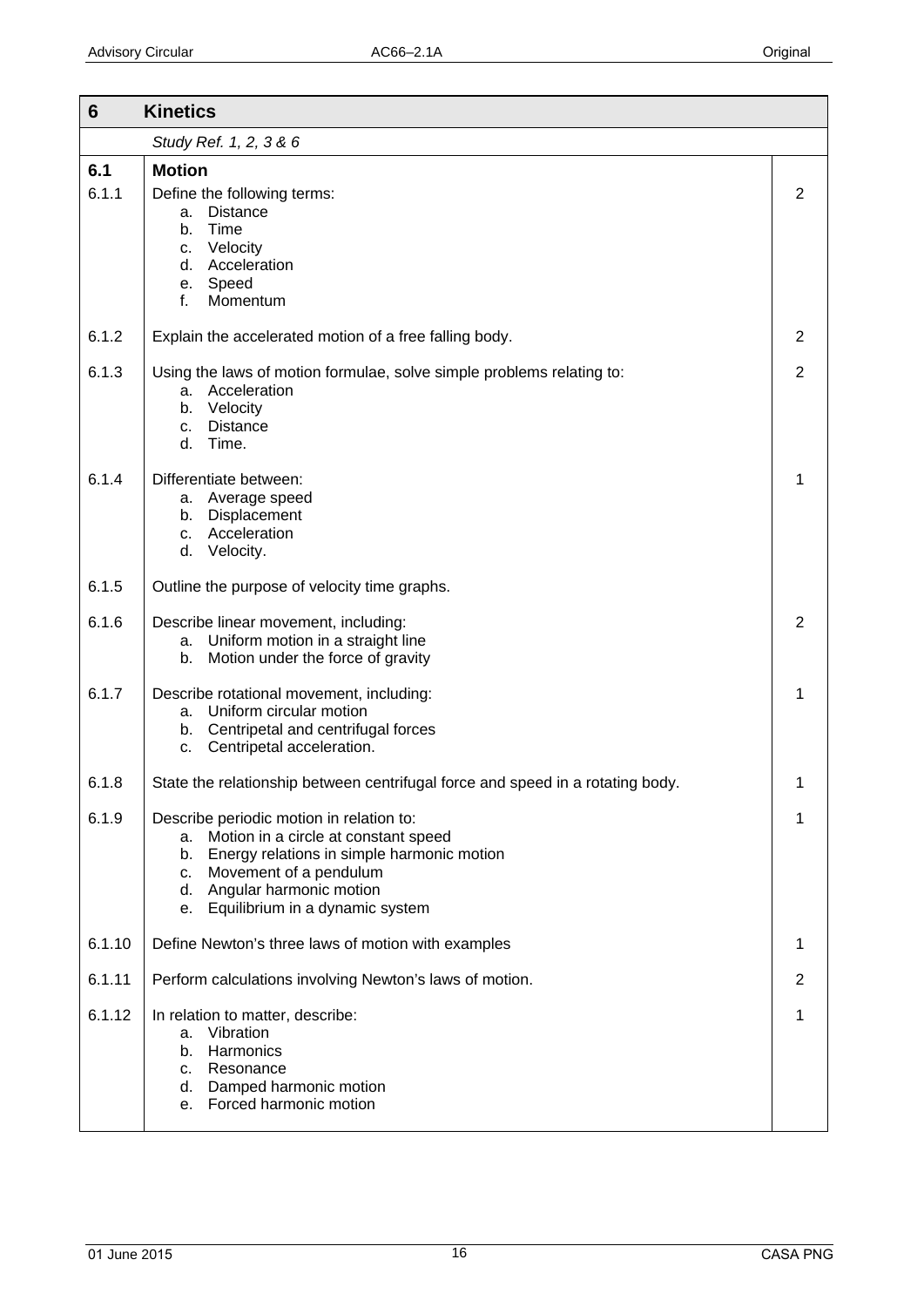<span id="page-16-0"></span>

| $\overline{7}$ | <b>Dynamics</b>                                                                                   |                |
|----------------|---------------------------------------------------------------------------------------------------|----------------|
|                | Study Ref. 1, 2, 3 & 6                                                                            |                |
| 7.1            | <b>Terms and Units of Measurement</b>                                                             |                |
| 7.1.1          | Define the following terms, with practical aeronautical examples.                                 | 1              |
|                | Force<br>a.<br>b.<br>Resultant force and equilibrium                                              |                |
|                | Gravity<br>C.                                                                                     |                |
|                | d.<br>Inertia                                                                                     |                |
|                | Work<br>e.                                                                                        |                |
|                | f.<br>Power                                                                                       |                |
|                | Energy (Potential, Kinetic and total)<br>g.                                                       |                |
|                | h. Efficiency<br>Conservation of momentum<br>i.                                                   |                |
|                | j.<br>Momentum and impulse                                                                        |                |
|                | Torque<br>k.                                                                                      |                |
|                | Moment of inertia<br>I.                                                                           |                |
|                | m. Radius of gyration                                                                             |                |
|                | Rotational equilibrium<br>n.                                                                      |                |
|                | Centre of mass<br>O <sub>1</sub>                                                                  |                |
|                | Couples<br>p.                                                                                     |                |
|                | Two-dimensional motion<br>q.<br>Rolling bodies<br>r.                                              |                |
|                |                                                                                                   |                |
| 7.1.2          | State the units of measurement for each of the terms above.                                       |                |
| 7.1.3          | Perform calculations relating to simple aeronautical applications for each of the above<br>terms. | $\overline{2}$ |
| 7.1.4          | Calculate:                                                                                        | $\overline{2}$ |
|                | Forces parallel to displacement<br>a.                                                             |                |
|                | Forces not parallel to displacement.<br>b.                                                        |                |
|                |                                                                                                   |                |
| 7.1.5          | Describe the basic operation of a simple gyroscope.                                               | 1              |
|                |                                                                                                   |                |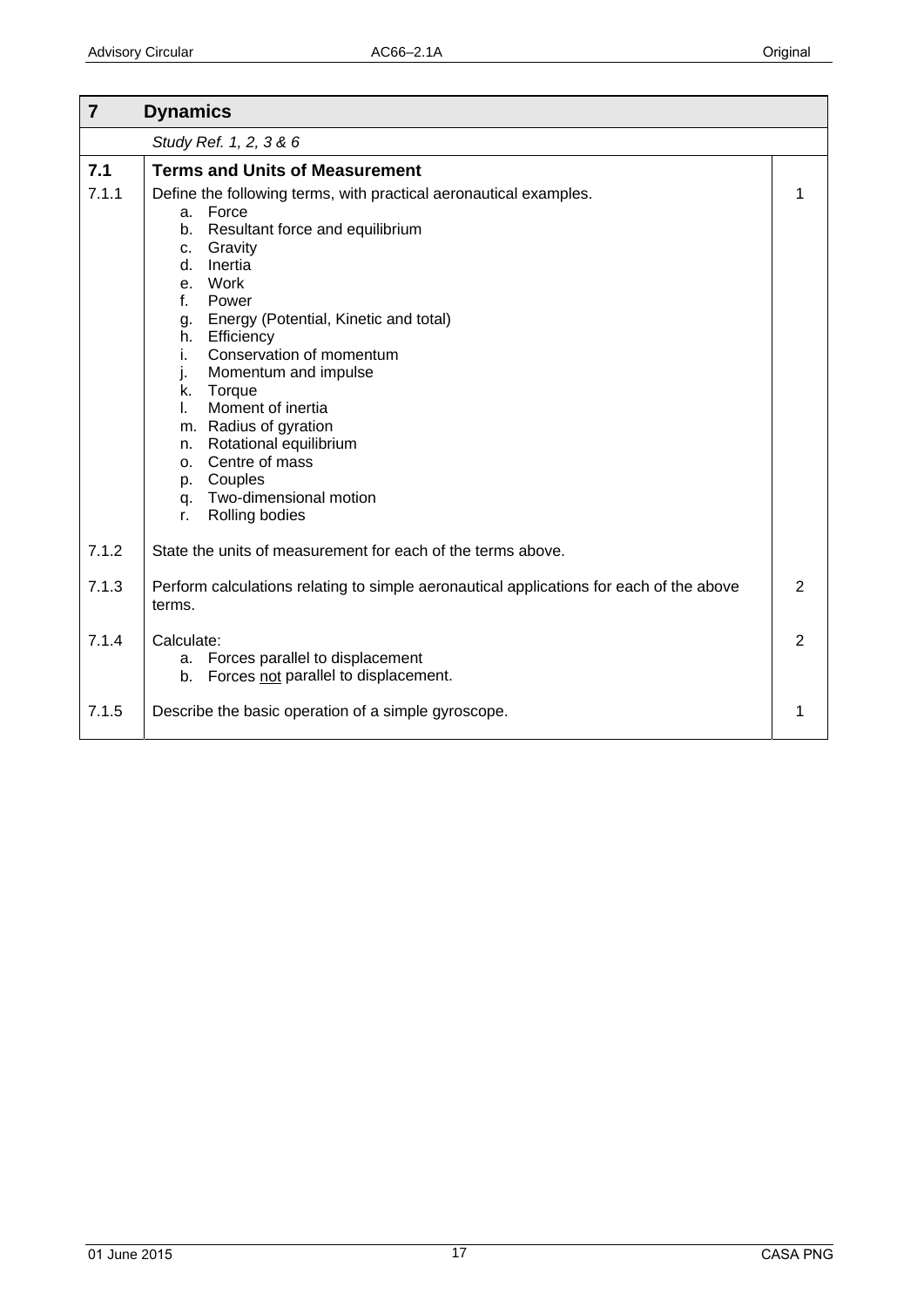<span id="page-17-0"></span>

| 7.2   | <b>Fluids</b>                                                                                  |                |
|-------|------------------------------------------------------------------------------------------------|----------------|
| 7.2.1 | In relation to fluids, describe:                                                               | $\overline{2}$ |
|       | Specific gravity and density.<br>а.                                                            |                |
|       | Viscosity.<br>b.                                                                               |                |
|       | Fluid volatility.<br>C.                                                                        |                |
|       | Fluid resistance.<br>d.                                                                        |                |
|       | Effects of streamlining.<br>е.<br>Effects of compressibility.<br>f.                            |                |
|       | Static, dynamic and total pressure.<br>g.                                                      |                |
|       | h. Pressure and buoyancy. (Includes the principles of a barometer)                             |                |
|       | i.<br>Bernoulli's Theorem.                                                                     |                |
|       | j.<br>The venturi.                                                                             |                |
|       |                                                                                                |                |
| 7.2.2 | Differentiate between liquids and gasses, with particular respect to:<br>Compressibility<br>а. | 1              |
|       | b. Flow                                                                                        |                |
|       | c. Force                                                                                       |                |
|       | d. Expansion.                                                                                  |                |
| 7.2.3 | Perform calculations related to aircraft fuel loads, including:                                | $\overline{2}$ |
|       | <b>Fuel conversions</b><br>а.                                                                  |                |
|       | b. Variation in temperature                                                                    |                |
|       | c. Fuel specific gravity                                                                       |                |
| 7.2.4 | Describe the nature of fluid flow through a venturi tube including:                            | 2              |
|       | Velocity<br>a.                                                                                 |                |
|       | Pressure.<br>b.                                                                                |                |
| 7.2.5 | Solve simple flotation problems of an aeronautical nature using Archimedes's Principle.        | 2              |
|       |                                                                                                |                |
| 7.2.6 | Outline the principle of operation and use of a hydrometer.                                    | $\overline{2}$ |
| 7.3   | <b>Transmission of Force Through Fluids</b>                                                    |                |
| 7.3.1 | Relating to hydraulic and pneumatic power systems, describe                                    | 2              |
|       | Force and pressure<br>a.                                                                       |                |
|       | Pascal's principles<br>b.                                                                      |                |
|       | Computing force, pressure and area<br>C.                                                       |                |
|       | d.<br>Multiplication of forces<br>Differential areas<br>е.                                     |                |
|       | Volume, distance and area factors<br>f.                                                        |                |
|       | Effects of atmospheric pressure<br>g.                                                          |                |
| 7.3.2 | Perform calculations involving the criteria listed above                                       |                |
| 7.3.3 | Solve simple problems relating to the use of:                                                  | 2              |
|       | a. Hydraulic press                                                                             |                |
|       | b. Hydraulic actuator                                                                          |                |
|       | Pressure-operated valve.<br>C.                                                                 |                |
|       |                                                                                                |                |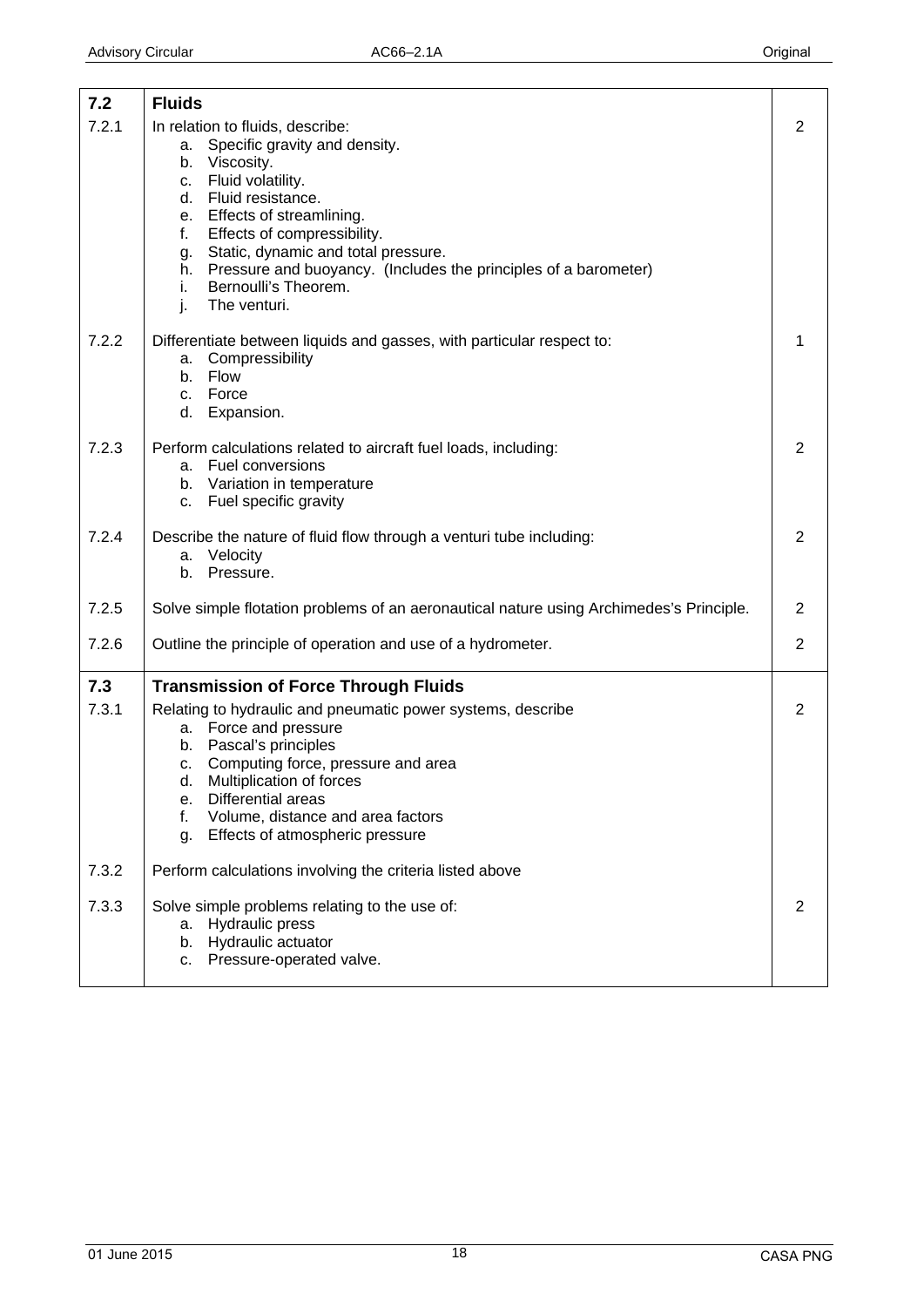<span id="page-18-0"></span>

| 7.4   | <b>Friction</b>                                                                                                                                                                                                         |                |
|-------|-------------------------------------------------------------------------------------------------------------------------------------------------------------------------------------------------------------------------|----------------|
| 7.4.1 | Describe the following types of friction with examples of where each may be found within<br>an aircraft:<br>Static (starting)<br>a.<br>Sliding<br>b.<br>Rolling<br>C.<br>Fluid<br>d.                                    | 1              |
| 7.4.2 | Define the term "coefficient of friction".                                                                                                                                                                              | 1              |
| 7.4.3 | Explain the importance of coefficient of friction for aircraft construction and operation.                                                                                                                              | $\overline{2}$ |
| 7.4.4 | Outline the factors that affect friction on:<br>A sliding surface<br>а.<br>Rotating components<br>b.                                                                                                                    | $\overline{2}$ |
| 7.4.5 | Describe how frictional effects can be modified.                                                                                                                                                                        | 2              |
| 7.4.6 | Solve practical problems relating to frictional forces, using formulae.                                                                                                                                                 | $\overline{2}$ |
| 7.4.7 | Compare the advantages and disadvantages of friction within aeronautical engineering.                                                                                                                                   | $\overline{2}$ |
| 7.4.8 | Diagnose common defects found in aircraft components that have arisen as a result of<br>excessive friction, including:<br>Overheating<br>a.<br>Excessive/premature wear-out<br>b.<br>Faying surface deterioration<br>c. | 3              |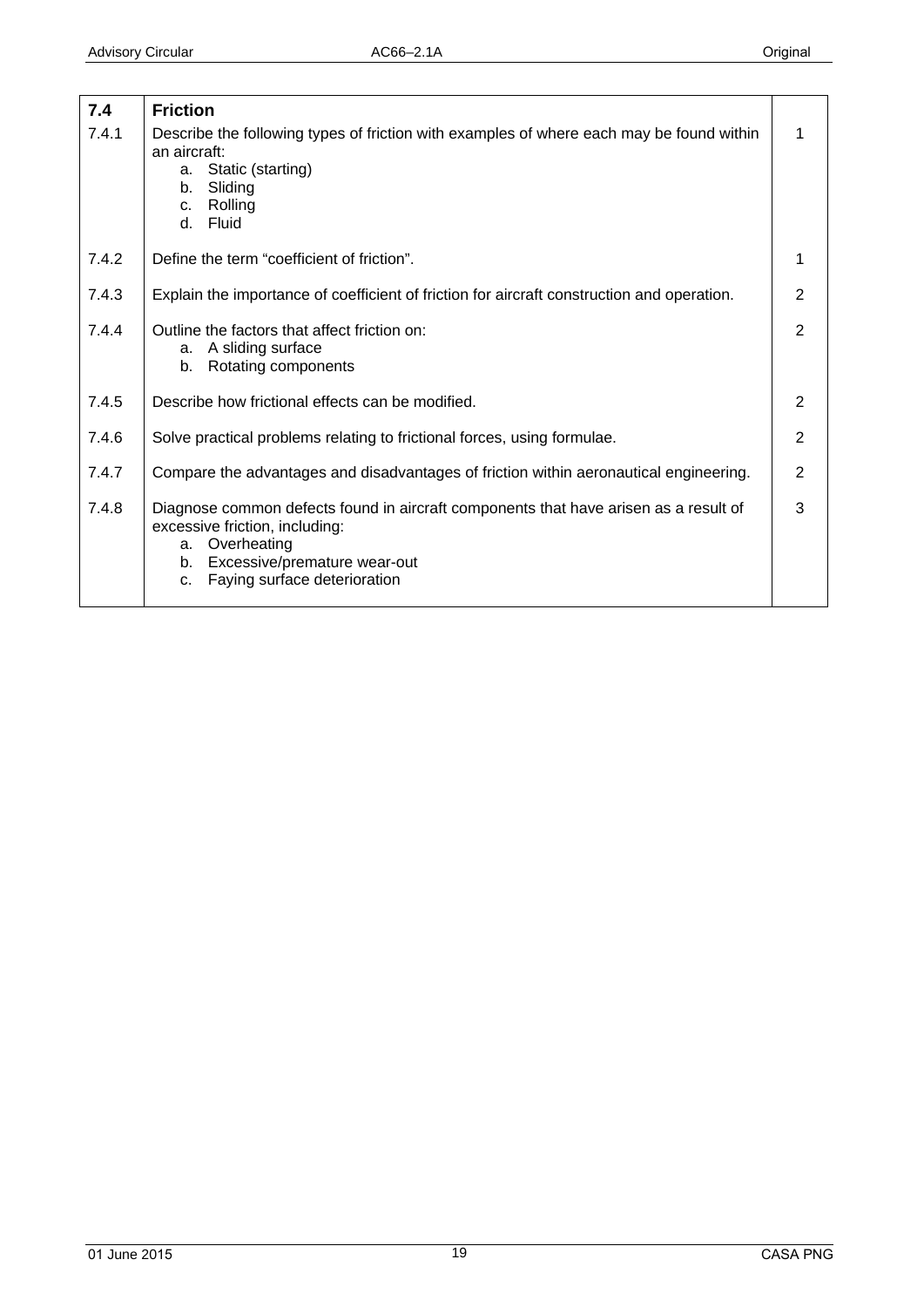<span id="page-19-0"></span>

| 8            | <b>Thermodynamics</b>                                                                                                                                                                                                                                                                                                                                                                                                                                                                                                                                                                  |                |
|--------------|----------------------------------------------------------------------------------------------------------------------------------------------------------------------------------------------------------------------------------------------------------------------------------------------------------------------------------------------------------------------------------------------------------------------------------------------------------------------------------------------------------------------------------------------------------------------------------------|----------------|
|              | Study Ref. 1, 2, 3 & 6                                                                                                                                                                                                                                                                                                                                                                                                                                                                                                                                                                 |                |
| 8.1<br>8.1.1 | <b>Heat</b><br>Define the following terms,<br>a. Latent heat<br>b. Latent heat of fusion<br>c. Latent heat of evaporation (vaporisation)<br>d. Cooling produced by evaporation<br>Expansion and coefficient of linear expansion<br>е.<br>Expansion of solids and liquids<br>f.<br>Volumetric expansion<br>g.<br>h. Specific heat<br>Sensible heat<br>i.<br>j.<br>Heat capacity<br>Heat definition<br>k.<br>I.<br>Heat transfer by conduction, convection and radiation<br>m. Radiant energy<br>Thermal energy<br>n.<br>Heat of combustion<br>0.<br>Mechanical equivalent of heat<br>p. | 1              |
| 8.1.2        | State practical aeronautical applications for each of the terms listed above.                                                                                                                                                                                                                                                                                                                                                                                                                                                                                                          | 1              |
| 8.1.3        | Solve problems relating to terms listed in 8.1.1.                                                                                                                                                                                                                                                                                                                                                                                                                                                                                                                                      | $\overline{2}$ |
| 8.1.4        | Explain how thermal expansion is used in the operation of a bi-metallic strip.                                                                                                                                                                                                                                                                                                                                                                                                                                                                                                         | $\overline{2}$ |
| 8.1.5        | Describe in practical terms, the first and second laws of thermodynamics.                                                                                                                                                                                                                                                                                                                                                                                                                                                                                                              | 1              |
| 8.1.6        | Identify the following:<br>a. The ability of various aircraft materials to conduct heat.<br>b. Types of surfaces that radiate or absorb heat more readily<br>How heating/cooling is affected in aircraft using the three methods of heat<br>C.<br>transfer.                                                                                                                                                                                                                                                                                                                            | $\overline{2}$ |
| 8.1.7        | Define the following units of heat:<br>Calorie (cal)<br>a.<br><b>British Thermal Unit (Btu)</b><br>b.<br>Joule (J)<br>c.                                                                                                                                                                                                                                                                                                                                                                                                                                                               | 1              |
| 8.1.8        | Calculate:<br>The calorific value of fuels.<br>a.<br>Energy and power production in a heat engine.<br>b.                                                                                                                                                                                                                                                                                                                                                                                                                                                                               | 2              |
| 8.1.9        | Describe how water pipes are affected when water freezes.                                                                                                                                                                                                                                                                                                                                                                                                                                                                                                                              | 2              |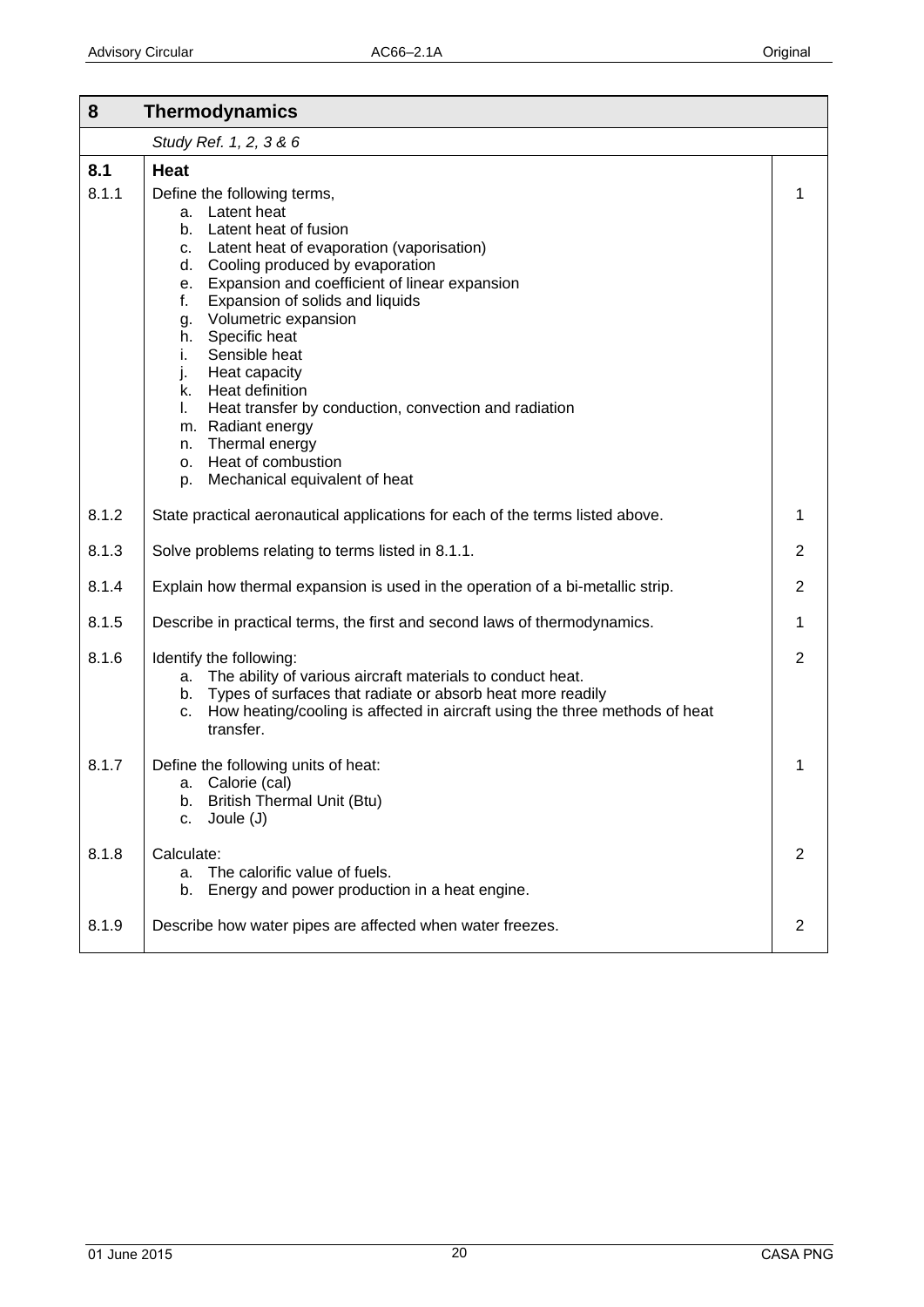<span id="page-20-0"></span>

| 8.2          | <b>Temperature</b>                                                                                                                                                                                                                                                                                                                                                                    |                |
|--------------|---------------------------------------------------------------------------------------------------------------------------------------------------------------------------------------------------------------------------------------------------------------------------------------------------------------------------------------------------------------------------------------|----------------|
| 8.2.1        | Describe the following thermometers:<br>a. Alcohol<br>Mercury<br>b.<br>Resistance<br>C.<br>d. Thermistor<br>Thermocouple.<br>e.                                                                                                                                                                                                                                                       | 1              |
| 8.2.2        | Convert between the following temperature scales.<br>Centigrade (Celsius) scale<br>а.<br>b. Fahrenheit scale<br>c. Kelvin scale<br>d.<br>Rankine scale                                                                                                                                                                                                                                | 2              |
| 8.2.3        | Identify freezing and boiling points on each of the temperature scales.                                                                                                                                                                                                                                                                                                               | 1              |
| 8.2.4        | Describe the boiling point of a fluid in terms of saturated vapour pressure and<br>atmospheric pressure.                                                                                                                                                                                                                                                                              | $\overline{2}$ |
| 8.3<br>8.3.1 | <b>Gas Laws</b><br>Outline the following:<br>Boyle's Law<br>a.<br>Charles' Law<br>b.<br>c. General gas laws<br>d. Dalton's law<br>e. Kinetic theory of gasses<br>f.<br>Relationship between internal energy and heat                                                                                                                                                                  | $\overline{2}$ |
| 8.3.2        | Perform calculations related to the above laws and theories.                                                                                                                                                                                                                                                                                                                          | $\overline{2}$ |
| 8.3.3        | Explain the effects of expanding gasses                                                                                                                                                                                                                                                                                                                                               | 1              |
| 8.3.4        | Illustrate the temperature rise that takes place during compression of a gas.                                                                                                                                                                                                                                                                                                         |                |
| 8.3.5        | Explain the following terms:<br>Specific heat at constant volume and constant pressure<br>a.<br>The state of dynamic equilibrium between a vapour and a liquid<br>b.<br>Isothermal expansion and compression<br>с.<br>d.<br>Adiabatic expansion and compression<br>Engine cycles<br>е.<br>f.<br>Constant volume<br>Constant pressure<br>g.<br>Refrigerators<br>h.<br>Heat pumps<br>i. | 1              |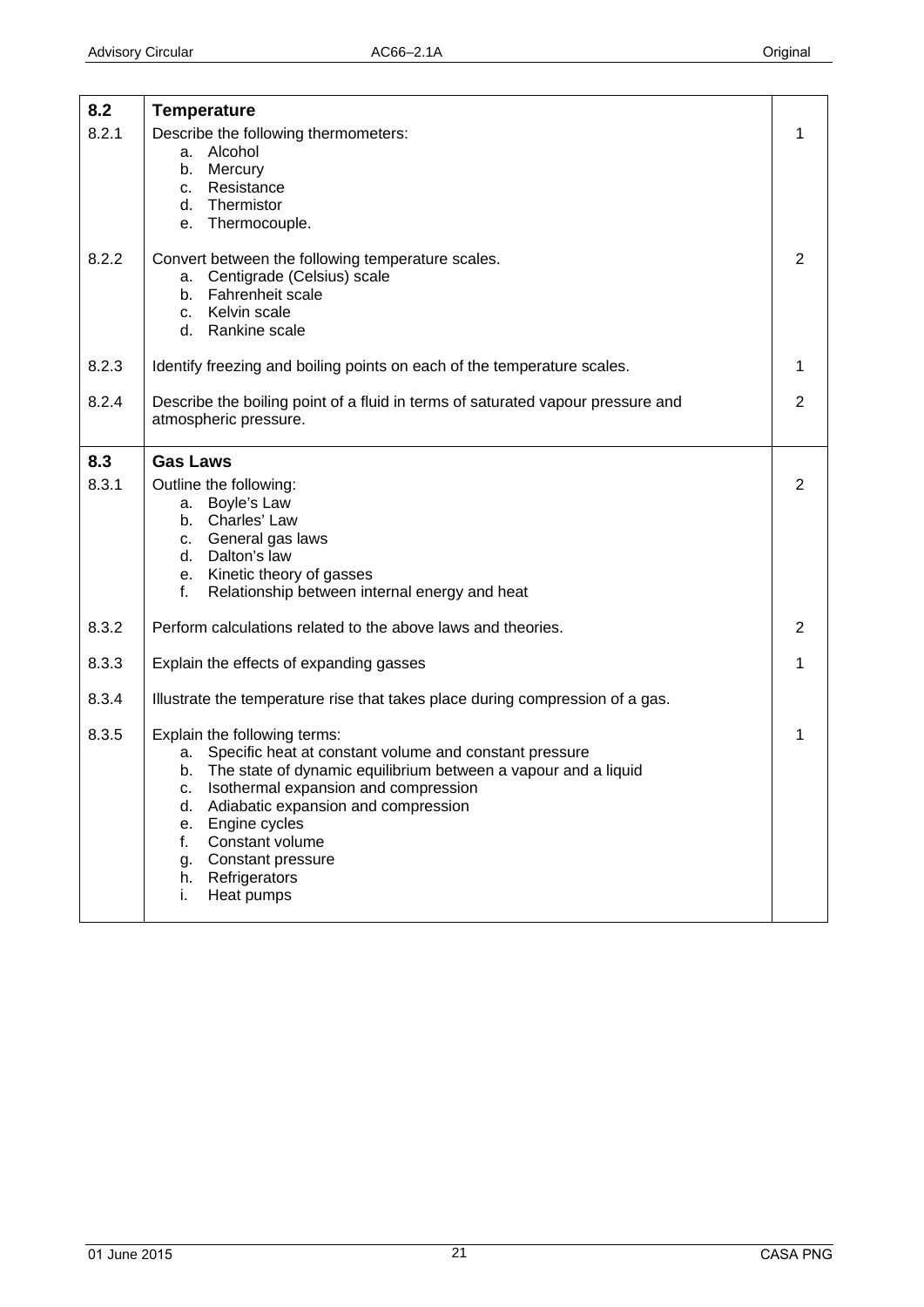<span id="page-21-0"></span>

| 9            | <b>Optics</b>                                                                                                                                                                 |   |
|--------------|-------------------------------------------------------------------------------------------------------------------------------------------------------------------------------|---|
|              | Study Ref. 1, 2, 3 & 6                                                                                                                                                        |   |
| 9.1<br>9.1.1 | Light<br>Describe the following:<br>Electromagnetic radiation<br>a.<br>$h_{-}$<br>Transverse waves<br>c. Light transmission<br>d. The nature of light                         | 1 |
| 9.1.2        | State the frequency range and speed of light.                                                                                                                                 | 1 |
| 9.1.3        | Define the laws of refraction and reflection.                                                                                                                                 | 1 |
| 9.1.4        | Outline how the above laws are applied in the following devices:<br>Lenses<br>a.<br>b. Cameras<br>c. Telescopes<br>d.<br>Microscopes                                          |   |
| 9.1.5        | Describe the reflection and transmission of light:<br>a. from flat, concave and convex surfaces.<br>through a concave lens.<br>b.<br>through a convex lens.<br>C <sub>1</sub> | 1 |
| 9.1.6        | Describe:<br>a. The visual results gained from using these lenses.<br>b. How convex and concave lenses can be used when conducting practical<br>inspection tasks.             |   |
| 9.1.7        | Describe:<br>The transmission of light through an optical fibre cable<br>a.<br>Factors that will affect the transmission.<br>$h_{-}$                                          | 1 |